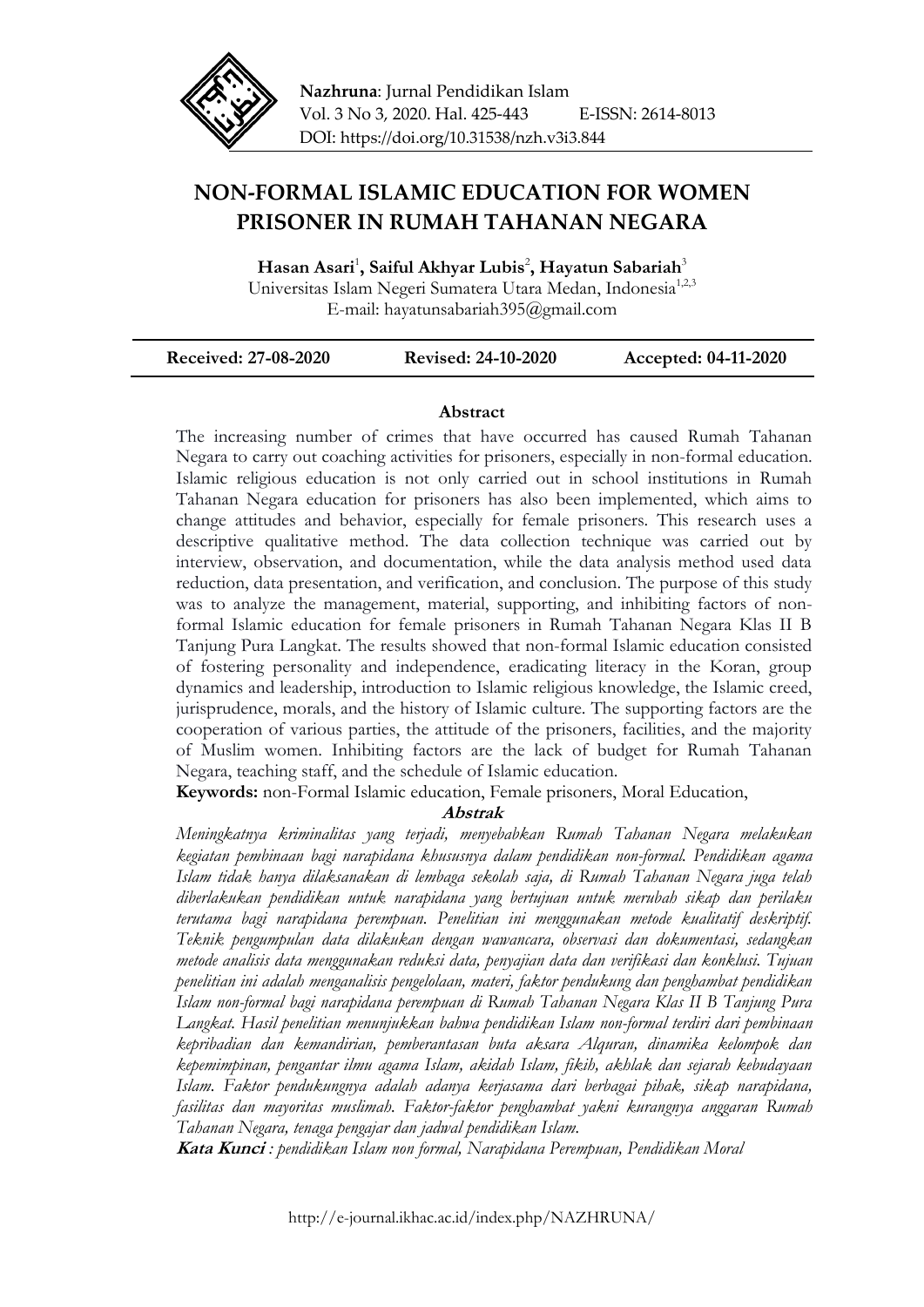#### **INTRODUCTION**

Various crimes such as theft, fraud, persecution, gambling, narcotics abuse, and corruption can be heard on television and in newspapers.<sup>1</sup> The increasing number of crimes that have occurred has caused State Detention Houses to carry out coaching activities for inmates to receive guidance, especially in non-formal education. It is hoped that criminals can change their negative behavior and attitudes when interacting with the wider community after completing their prison term.

Living a life as a prisoner is a form of life that requires suffering. A person who experiences a crisis of meaning in his life, the prisoner cannot accept the situation at hand, still experiences mental shock, feels helpless, guilty, blame life, has a negative view of the future, and is unable to explore meaning in his life.<sup>2</sup>

Initially, the crime perpetrated by women was limited to prostitution and abortion. However, over time and changing social conditions make women involved in various crimes such as moneylenders, fraud, armed robbery, drug couriers, murder and even becoming members of criminal organizations. In the view of the general public, criminal acts are usually committed by men, on the other hand, the image of women is avoided from criminal acts. However, this view is starting to fade with the number of criminal cases committed by women. This contrasts with its image as the last bastion of widespread criminal or a-moral behavior.<sup>3</sup>

Religion is a form of God's regulation that humans use as guidance in living life in this world and the hereafter. Meanwhile, Islam teaches how humans behave and behave, which is always in the corridor of norms to reach the pleasure of Allah SWT.<sup>4</sup>

Islamic religious education is not only carried out in school institutions in State Detention Houses, education for prisoners has also been implemented, aimed at restoring the prisoners' understanding of the crimes they have committed. Islamic religious education taught to prisoners is guided by the Koran and hadith, which carries material on the eradication of literacy in the Qur'an, group dynamics, introduction to Islam, Islamic faith, jurisprudence, morals, and the history of Islamic culture.<sup>5</sup>

In the aim of the correctional rules which restore prisoners to become good citizens, and also aim to protect the community against the possibility of repeating criminal acts by inmates, as well as an application and an integral part of the values contained in Pancasila.<sup>6</sup>

1

<sup>1</sup> Noor Malihah dan Agus Wijayanto, "Implementasi Kurikulum Pembinaan Pendidikan Agama Islam di Rumah Tahanan Negara Kelas IIB Salatiga," *INFERENSI: Jurnal Penelitian Sosial Keagamaan* 12, no. 2 (31 Januari 2019): p 350, https://doi.org/10.18326/infsl3.v12i2.349-370.

<sup>2</sup> Siti Thohurotul Ula, "Makna Hidup Bagi Narapidana," *Hisbah: Jurnal Bimbingan Konseling dan Dakwah Islam* 11, no. 1 (1 Juni 2014): p 15, https://doi.org/10.14421/hisbah.2014.111-02.

<sup>3</sup> Wanda Fitri, "Perempuan dan Perilaku Kriminalitas: Studi Kritis Peran Stigma Sosial Pada Kasus Residivis Perempuan," *Kafa`ah: Journal of Gender Studies* 7, no. 1 (22 Juni 2017): p 68, https://doi.org/10.15548/jk.v7i1.155.

<sup>4</sup> Totong Heri, "Pembinaan Kesadaran Beragama Sebagai Upaya Peningkatan Pemahaman Agama Islam Di Lapas Kelas IIB Anak Wanita Tangerang," *Jurnal Pendidikan Islam* 10, no. 2 (30 November 2019): p 143, https://doi.org/10.22236/jpi.v10i2.3966.

<sup>5</sup> Romi, Head Rumah Tahanan Negara Klas II B Tanjung Pura Langkat, interview, 14 November 2019.

<sup>6</sup> Adi Sujatno, *Sistem Pemasyarakatan Indonesia: Membangun Manusia Mandiri* (Jakarta: Depkeh & HAM, 2004), p 21.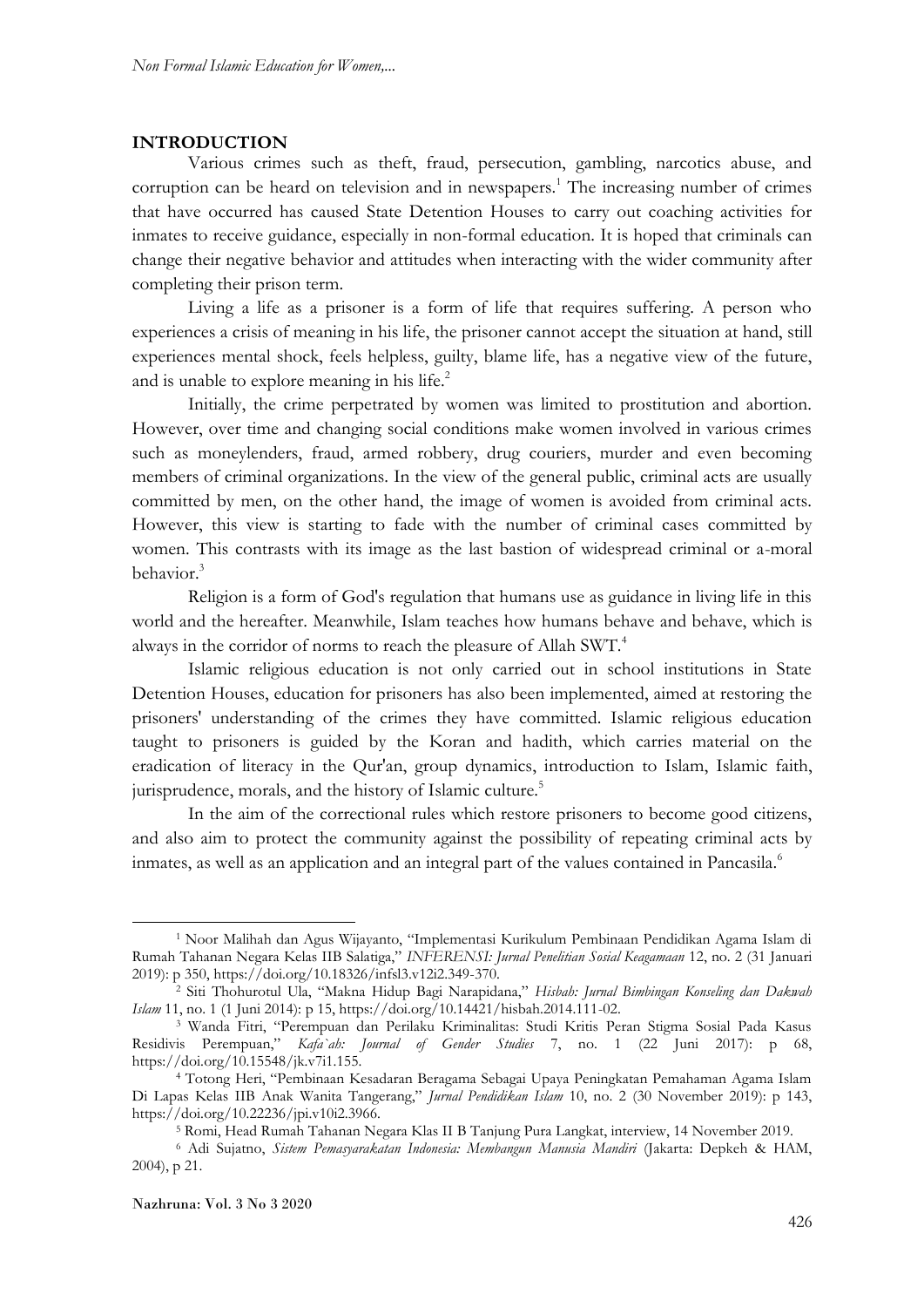Assumptions that have never been imagined in the mind, regarding how the life of a State Prison with the hustle and bustle of life in a State Prison. What often happens is the ignorance that there is education that is carried out in a State Detention Center and how that education is given. Because the people assume that if you live in a State Detention Center your life feels good because you only eat and sleep. Another assumption develops that people who are in State Detention Centers are people who are far from Allah SWT. which results in doing bad things such as corruption, robbery, defamation, fraud, and so on.

When researchers saw firsthand the condition of female prisoners in State Detention Centers and interacted with several prisoners living in State Detention Centers. It can be observed that crime does not only occur due to economic conditions, but a higher influence occurs in crime due to cultural aspects. Poor religious knowledge and understanding contributed to the increase in the crime rate.<sup>7</sup>

With this, it has led Rumah Tahanan Negara to apply religious education to normalize life in Rumah Tahanan Negara. The religious education program inevitably has to be implemented in Rumah Tahanan Negara. It's hoped that with this religious education, the inmates can change their quality for the better.

Embedding religious values in Rumah Tahanan Negara is the initial foundation for reforming the morals of prisoners in Rumah Tahanan Negara. By applying religious values and conveying support to live a good life so that good morals will be creat. Humans are creatures of Allah SWT. Who has reason and mind and continues to move dynamically towards a happy life in the hereafter.

The formation of religion for prisoners is a foundation that provides a mentality in society so that prisoners can adapt after leaving Rumah Tahanan Negara with better morals than before, and are support by the knowledge and skills they have acquired in Rumah Tahanan Negara. The teachings of Islam, moral development is an important issue for every individual or group.<sup>8</sup>

Islamic education efforts are carried out in Rumah Tahanan Negara for prisoners to make a better person and can accept among the community after completing a period of detention. And not only that, Islamic education provided can also be useful for prisoners for spiritual formation. Islamic education will become self-control for prisoners because it is expected to be able to carry out religious activities properly, and ethically in society.

Based on the above explanation, the researcher views that Islamic religious education is very important to be implemented in State Detention Centers as a basis for spiritual strengthening in non-formal education. This is especially so for individuals who are outside the lines of life's rules. Punishment is present as statutory law as the application of law for people who violate it. Even though prisoners are people who violate the law, prisoners must also get their rights as stipulated in Law Number 12 of 1995 concerning Corrections, article

<sup>1</sup> <sup>7</sup> Apriyanti, Prisoner at Rumah Tahanan Negara Klas II B Tanjung Pura Langkat, interview, 21 November 2019.

<sup>8</sup> Herman Pelani, Bahaking Rama, dan Wahyuddin Naro, "Kegiatan Keagamaan Sebagai Pilar Perbaikan Perilaku Narapidana Di Lembaga Pemasyarakatan Wanita Kelas IIA Sungguminasa Gowa," *Jurnal Diskursus Islam* 6, no. 3 (24 Desember 2018): p 449, https://doi.org/10.24252/jdi.v6i3.6545.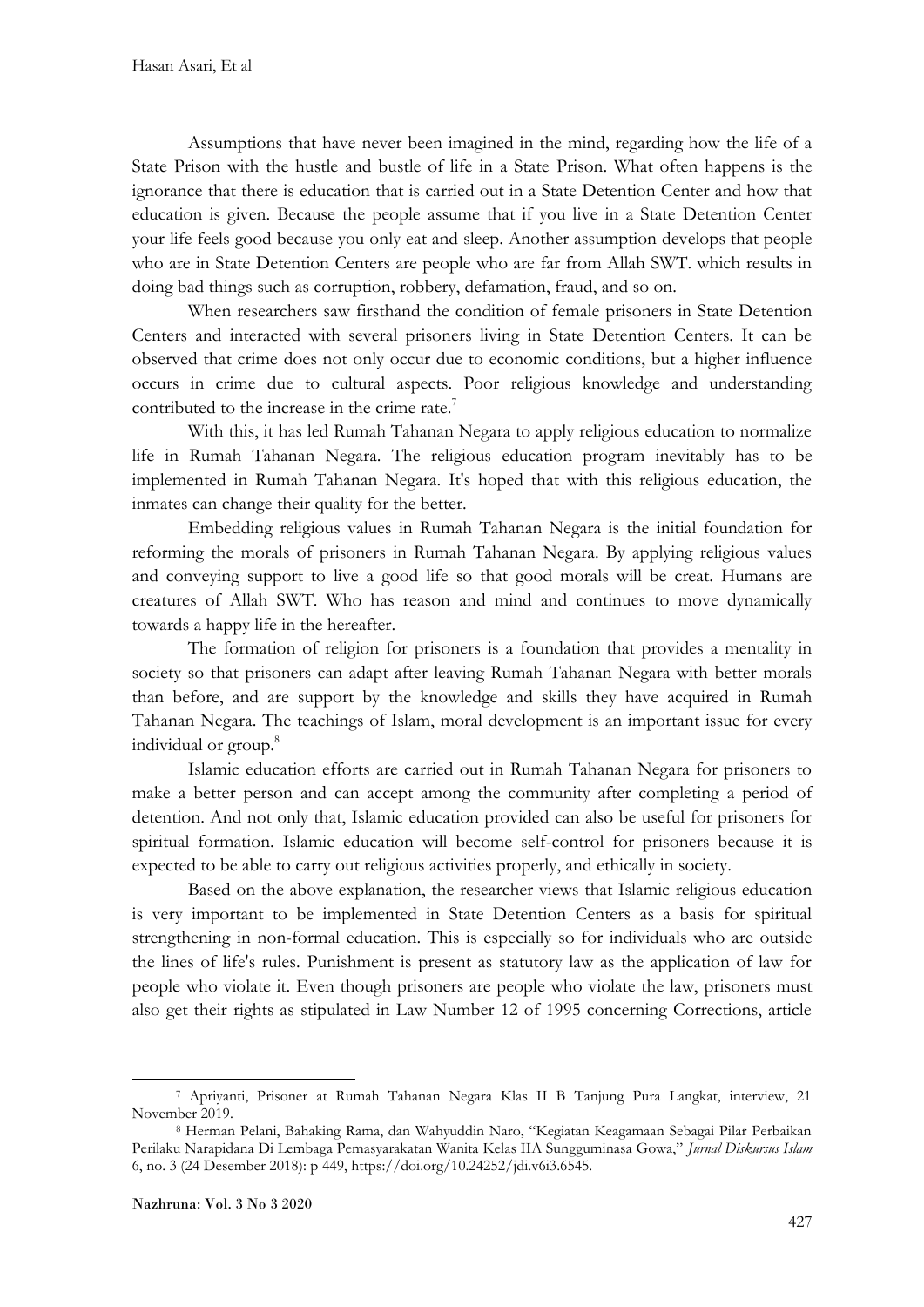14 points (a), (b), and (c), namely: prisoners have the right performing worship by religion or belief, obtain good physical and spiritual care, and obtain education and teaching.

With the existence of Islamic education, it's hoped that the prisoners will be able to convert and return to the right path and be strong in living their post-prison life. Become a better human being and useful to the public.

Talking about women, etymologically the notion of women comes from the word empire, which means "master", a person who is skilled and powerful, the head, the upstream, the greatest.<sup>9</sup> In Zaitunah Subhan's book, a woman comes from the word empu which means to be respected.<sup>10</sup> In Murthada Muthahari's book, scientists like Plato said that in terms of physical and spiritual strength, women are weaker mentally than men. Meanwhile, the description of women according to a view based on medical, psychological, and social studies is divided into two factors, namely physical and psychological factors.<sup>11</sup>

Biologically from a physical point of view, women have differences with men, their voices are smoother, women's body development is earlier, women's strength is not like men's strengths, and so on. Women have a calmer nature, feel that they cry more quickly, and even faint when facing more severe problems.<sup>12</sup>

Meanwhile, Kartini Kartono said that the physiological differences experienced by women from birth, in general, would then be strengthened by the existing cultural structures, especially by customs, socio-economic systems, educational influences.<sup>13</sup> In the concept of gender, it is said that the differences in a trait inherent in both men and women are the result of social and cultural construction. For example, women are known to be gentle, affectionate, graceful, beautiful, polite, emotional, or motherly and need protection.<sup>14</sup>

The thing that attracted the attention of researchers raised women as research material because the encouragement of researchers' curiosity towards women who were seen in a physical and psychological state could commit criminal acts. This is because, in general, men who commit crimes frequently and are dominant. Researchers are also motivated to find out about the implementation of non-formal Islamic education provided by Rumah Tahanan Negara for women.

## **METHOD**

 $\overline{\phantom{a}}$ 

Based on the approach, this research is qualitative research oriented towards a descriptive qualitative approach. (Suharsimi Arikunto, 2002: 11) This descriptive qualitative approach aims to describe certain situations that are pursued through systematic, factual, and accurate sensing of the facts and population characteristics of a particular area.<sup>15</sup>

<sup>9</sup> Abdulsyani, *Sosiologi: Skematika, Teori Dan Terapan* (Jakarta: Bumi Aksara, 1994), p 45.

<sup>10</sup> Zaitunah Subhan, *Kodrat Perempuan: Takdir Atau Mitos?* (Yogyakarta: Pustaka Pesantren, 2004), p 1.

<sup>11</sup> Murtadha Muthahhari, *Hak-Hak Wanita Dalam Islam* (Jakarta: Lentera, 1997), p 107.

<sup>12</sup> Muthahhari, p 108.

<sup>13</sup> Kartini Kartono, *Psikologi Wanita 1 : Mengenal Gadis Remaja & Wanita Dewasa* (Bandung: CV. Mandar Maju, 2019), p 4.

<sup>14</sup> Mansour Fakih, *Analisis Gender dan Transformasi Sosial* (Yogyakarta: Pustaka Pelajar, 2005), p 9.

<sup>15</sup> Muhammad Fauzy Emqi, "Model Pembelajaran Pendidikan Agama Islam Dalam Pembinaan Mental Narapidana (Studi Multikasus di Lembaga Pemasyarakatan Kelas I Malang Dan Lembaga Pemasyarakatan Wanita Kelas II-A Malang)," *J-PAI: Jurnal Pendidikan Agama Islam* 1, no. 1 (30 Desember 2014): p 59, https://doi.org/10.18860/jpai.v1i1.3359.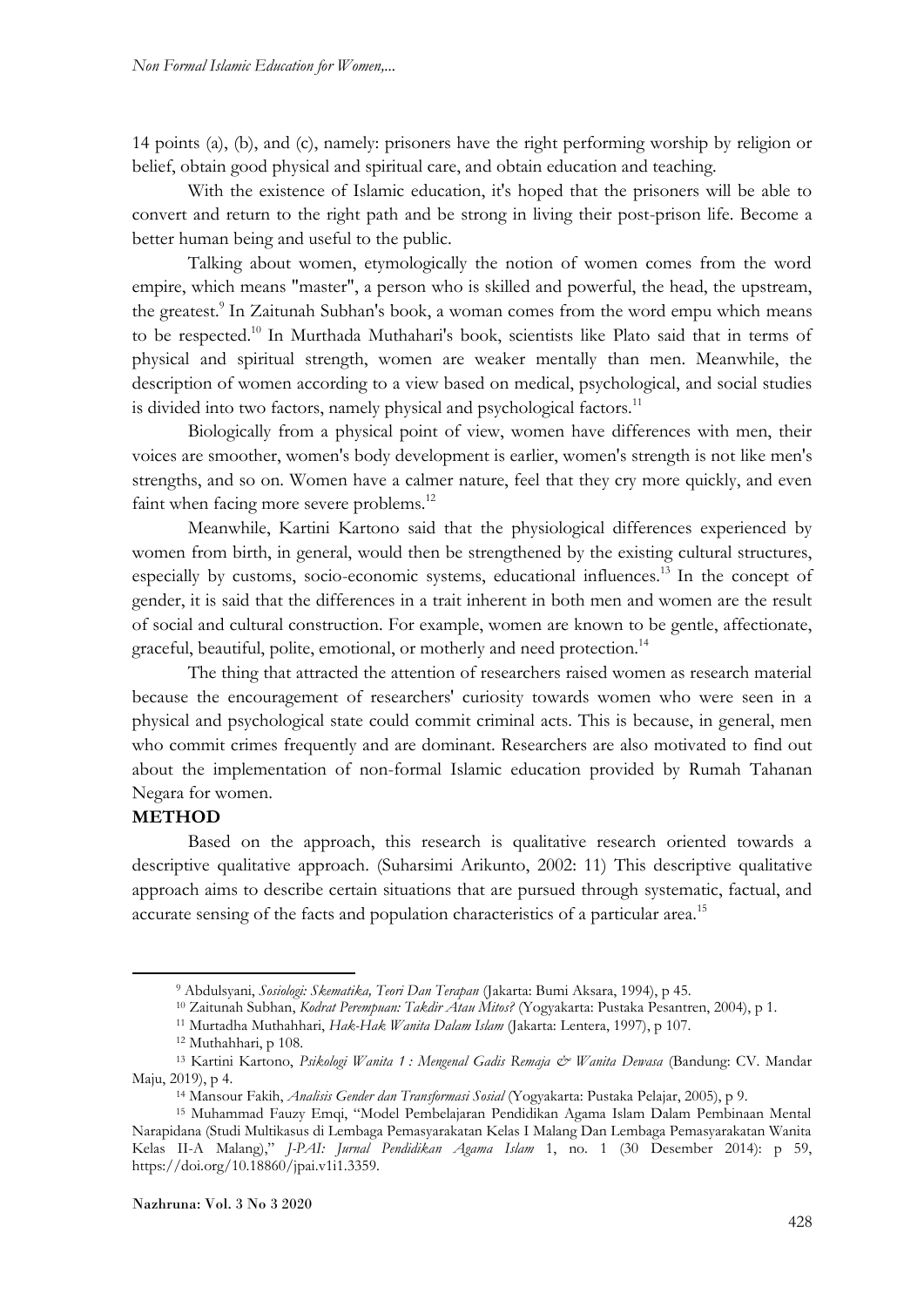This research was conducted using a qualitative approach, which is an approach that is directed at the background and the individual as a whole and also as a research procedure that produces descriptive data, namely a study in the form of written words and not numbers (Faisal Sanapiah, 1982). A qualitative approach is used to examine natural objects, directly to the data source, and the research instrument is the researcher himself.<sup>16</sup>

In this study, researchers used exploratory descriptive. In the implementation of the research, the researcher observed the activities carried out by inmates in the prison when participating in religious formation activities. Through these activities, researchers can explain the state or status of phenomena to describe things related to the state of something, namely describing things related to the state of something, namely the Islamic religious education model in mental development.<sup>17</sup>

In this study or research uses descriptive research with qualitative methods, in which descriptive research is not intended to test certain hypotheses, not to describe "what is" about a variable, symptom, or condition.<sup>18</sup> Qualitative research is often called "naturalistic research" because the research is carried out in natural conditions (natural setting).<sup>19</sup>

Moleong argues that qualitative research is research that intends to understand the phenomena experienced by research subjects; for example motivation, perception, behavior, action, and so on holistically and by describing it in words and language in a special natural context by utilizing various natural methods.<sup>20</sup> In this case, the researcher seeks to describe the non-formal Islamic education for female prisoners at Rumah Tahanan Negara Klas II B Tanjung Pura Langkat.

The research period was started from September 2019 to May 2020. The research site was carried out at Rumah Tahanan Negara Klas II B Tanjung Pura Langkat, Jl Binjai Tanjung Pura, No. 12 Langkat, Pekan Tanjung.Pura, Stabat Kabupaten Langkat, Sumatera Utara.

In data collection, the researcher acts as a research instrument to see one case with various sub-cases. According to Guba and Lincoln in Moleong, the general characteristics of humans as instruments include responsiveness, adaptability, emphasize wholeness, base oneself on knowledge, process data as quickly as possible, take advantage of opportunities to classify and exploit and use unusual or idiosyncratic responses.<sup>21</sup>

The research data collection was obtained from various sources, as follows: The Head Rumah Tahanan Negara, who acts as the person in charge of the institutions in Rumah Tahanan Negara Tanjung Pura, both about planning, implementing programs, and managing them, employees/staff, play a role as assistants in managing and executing Rumah Tahanan Negara so that the objectives that have been designed can run well and smoothly, extension

 $\overline{\phantom{a}}$ 

Nazhruna: Vol. 3 No 3 2020

<sup>16</sup> Hasbiyallah Hasbiyallah dan Siti Fadhilah Asy-Syari, "Pelaksanaan Pendidikan Agama Islam Bagi Narapidana Kasus Korupsi," *Atthulab: Islamic Religion Teaching and Learning Journal* 4, no. 1 (18 Februari 2019): p 112, https://doi.org/10.15575/ath.v4i1.2862.

<sup>&</sup>lt;sup>17</sup> Emqi, "Model Pembelajaran Pendidikan Agama Islam Dalam Pembinaan Mental Narapidana (Studi Multikasus di Lembaga Pemasyarakatan Kelas I Malang Dan Lembaga Pemasyarakatan Wanita Kelas II-A Malang)," p 59.

<sup>18</sup> Suharsimi Arikunto, *Manajemen Penelitian* (Jakarta: Rineka Cipta, 2009), p 310.

<sup>19</sup> Andi Prastowo, *Metode Penelitian Kualitatif : Dalam Perspektif Rancangan Penilitian* (Yogyakarta: Ar-Ruzz Media, 2013), p 22.

<sup>20</sup> Lexy J Meleong, *Metologi Penelitian Kualitatif* (Bandung: PT Remaja Rosdakarya, 1989), p 6.

<sup>21</sup> Meleong, p 121.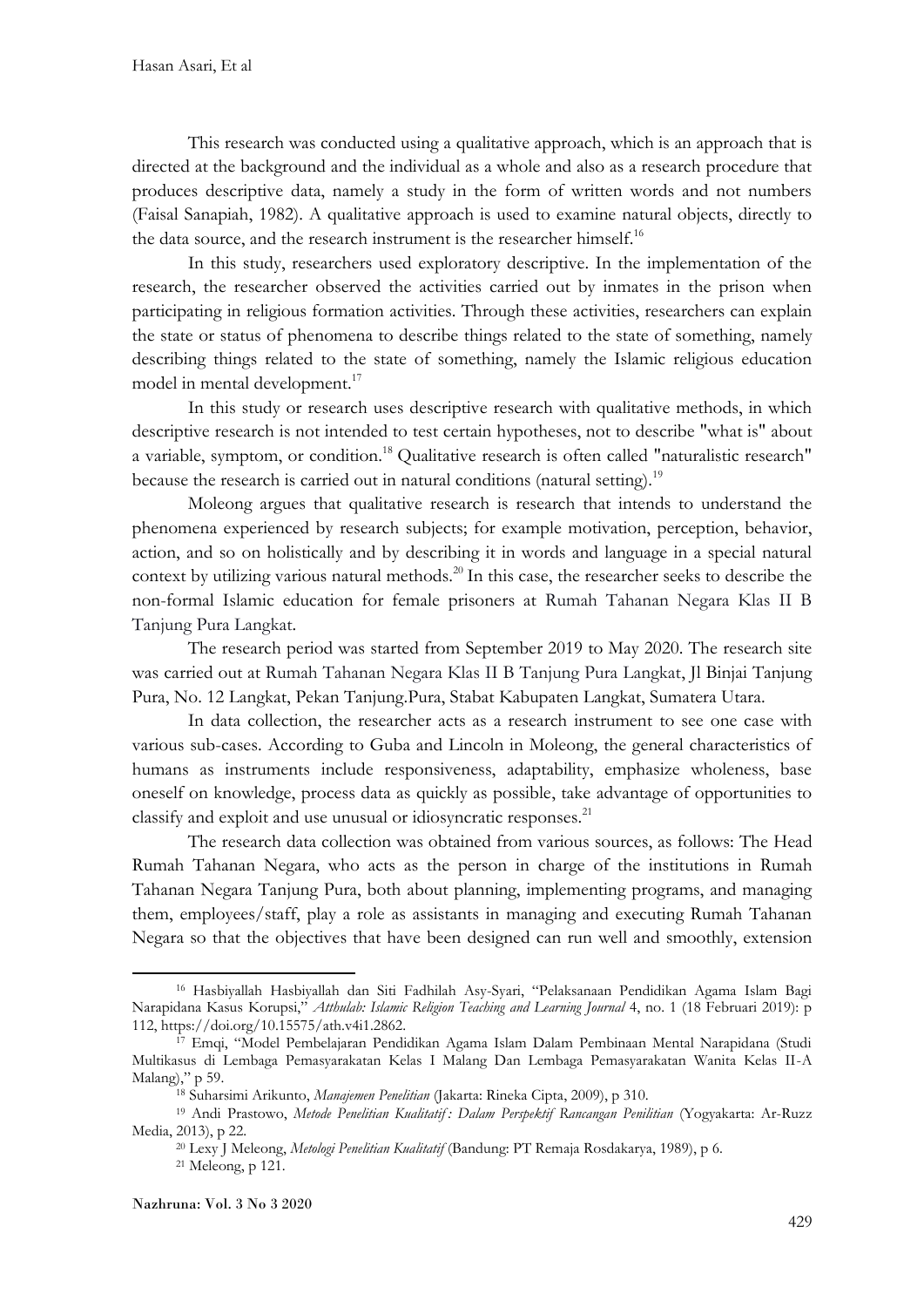workers (teachers / Ustaz), as providers of Islamic studies in religious activities in this Rumah Tahanan Negara, and prisoners, whose position is the object and subject of educational research and guidance at Rumah Tahanan Negara Klas II B Tanjung Pura Langkat. Data analysis techniques, namely researchers reduce data, present data, and draw conclusions or verification. Data obtained from interviews, observation, and documentation.

#### **RESULTS AND DISCUSSION**

The term convict is regulated in Law Number 12 of 1995 in Article 1 paragraphs 5 and 7, which states that prisoners are included in prisoners. In this article, it is explained that "Correctional assistants are prisoners of correctional students and correctional clients. (Law number 12 of 1995 regarding conventionalization of article 1 paragraph 5).<sup>22</sup>

Rumah Tahanan Negara Klas II B Tanjung Pura Langkat is one of the Technical Implementing Units at the Regional Office of Kementerian Hukum and HAM Sumatera Utara which has the main duties and functions of the correctional for prisoners and students as well as detention services as technical implementers of Law Number 12 of 1995 concerning Corrections.

Rumah Tahanan Negara Klas II B Tanjung Pura Langkat was originally a Dutch colonial heritage building which is not known for the year it was founded. In 1964 with the birth of the Correctional System, it was changed to the name Rumah Tahanan Negara Tanjung Pura Branch. Changed its name in 1996 to the name Rumah Tahanan Negara Klas II B Tanjung Pura to the present.<sup>23</sup>

KA. Rutan Ka. Urusan Tata Usaha Ka. Subsi | Ka. Pengelolaan Pelayanan Taha $\overline{\phantom{a}}$ Ka. Kesatuan Pengamanan  $\overline{\phantom{a}}$ Dokter Petugas Keamanan | | Ka.Sub.Sie Administrasi dan Perawatan Ka. Sub. Sie Keuangan dan Perlengkapan Ka.Sub.Sie Bantuan Hukum dan Penyuluhan

Figure 1. Structure of Rumah Tahanan Negara Klas II B Tanjung Pura

Source: Data Collection Rumah Tahanan Negera

 $\overline{\phantom{a}}$ 

<sup>22</sup> Emqi, "Model Pembelajaran Pendidikan Agama Islam Dalam Pembinaan Mental Narapidana (Studi Multikasus di Lembaga Pemasyarakatan Kelas I Malang Dan Lembaga Pemasyarakatan Wanita Kelas II-A Malang)," p 58.

<sup>23</sup> Meleong, *Metologi Penelitian Kualitatif*.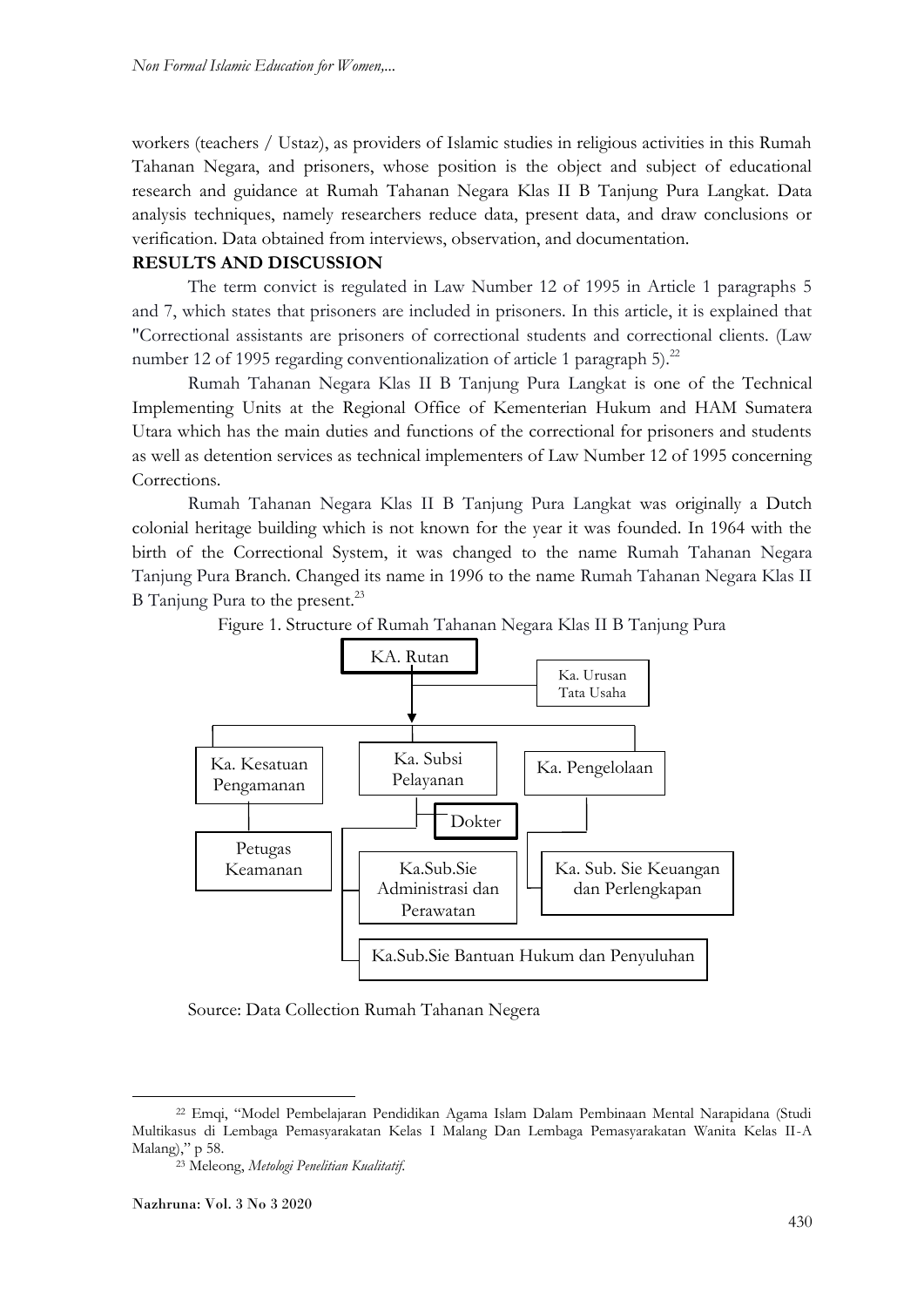Based on data obtained from the personnel department, currently, there are 63 employees and only 38 people are security officers (as of 25 July 2019), most of whom are high school graduates.

It has been previously explained that the assessment carried out at Rumah Tahanan Negara Klas II B Tanjung Pura Langkat limits the status of female prisoners who are Muslim only. Prisoners are obliged to participate in activities at Rumah Tahanan Negara Klas II B Tanjung Pura Langkat, which is essential for every Muslim prisoner.

The occupants Rumah Tahanan Negara Klas II B Tanjung Pura are also called prisoners. Correctional officers are obliged to provide legal guarantees for fair treatment without discrimination.<sup>24</sup> Prisoners in carrying out guidance must obtain facilities and fulfillment of rights and are obliged to carry out obligations according to applicable regulations.

The building capacity of Rumah Tahanan Negara Klas II B Tanjung Pura is 145 people but currently, it is filled with 727 people (as of July 25, 2019) who are accommodated in 27 rooms in five blocks for male residents and one block for female residents. Based on the data obtained by the author, the number of prisoners in Rumah Tahanan Negara Klas II B Tanjung Pura can be seen in the following:

| Classific<br>ation | Convicts<br><b>Adult</b> |     |                |            | <b>Convict Child Prisoner Adult</b> |                                     | Prisoner<br><b>Child</b> |  |
|--------------------|--------------------------|-----|----------------|------------|-------------------------------------|-------------------------------------|--------------------------|--|
|                    | Men                      |     |                |            |                                     | Woman Men Woman Men Woman Men Adult |                          |  |
|                    | 409                      | 20  | $\overline{4}$ | $\sim 100$ | 295                                 |                                     |                          |  |
| Total              |                          | 420 |                |            |                                     | 301                                 |                          |  |

Table 2. Classification of Prisoners in Rumah Tahanan Negara Klas II B Tanjung Pura

\* Data Sources: Data on Classification of Prisoners at Rumah Tahanan Negara Klas II B Tanjung Pura 25, 2019

| N            | Capacity | <b>Total Inmates</b> | <b>Excess Capacity</b> | Year |
|--------------|----------|----------------------|------------------------|------|
| $\mathbf{o}$ |          |                      |                        |      |
|              | 145      | 582                  | $301\%$                | 2017 |
|              | 145      | 663                  | $357\%$                | 2018 |
| 3            | 145      | 727 (as of July 25)  | 393%                   | 2019 |

Table 3. Number of Inmates Rumah Tahanan Negara Klas II B Tanjung Pura

\* Data source: Data of Inmates of Rumah Tahanan Negara Klas II B Tanjung Pura.

Table 4. Crime Violations of Prisoners in Rumah Tahanan Negara Klas II B Tanjung Pura Langkat

| <b>Criminal Group</b> | $\sim$<br>Total |
|-----------------------|-----------------|
|                       |                 |
| General Crime         | 278 people      |

<sup>24</sup> C. S. T. Kansil dan Christine S. T. Kansil, *Hukum Tata Negara Republik Indonesia*, Ed. rev (Jakarta: Rineka Cipta, 2000), p 85.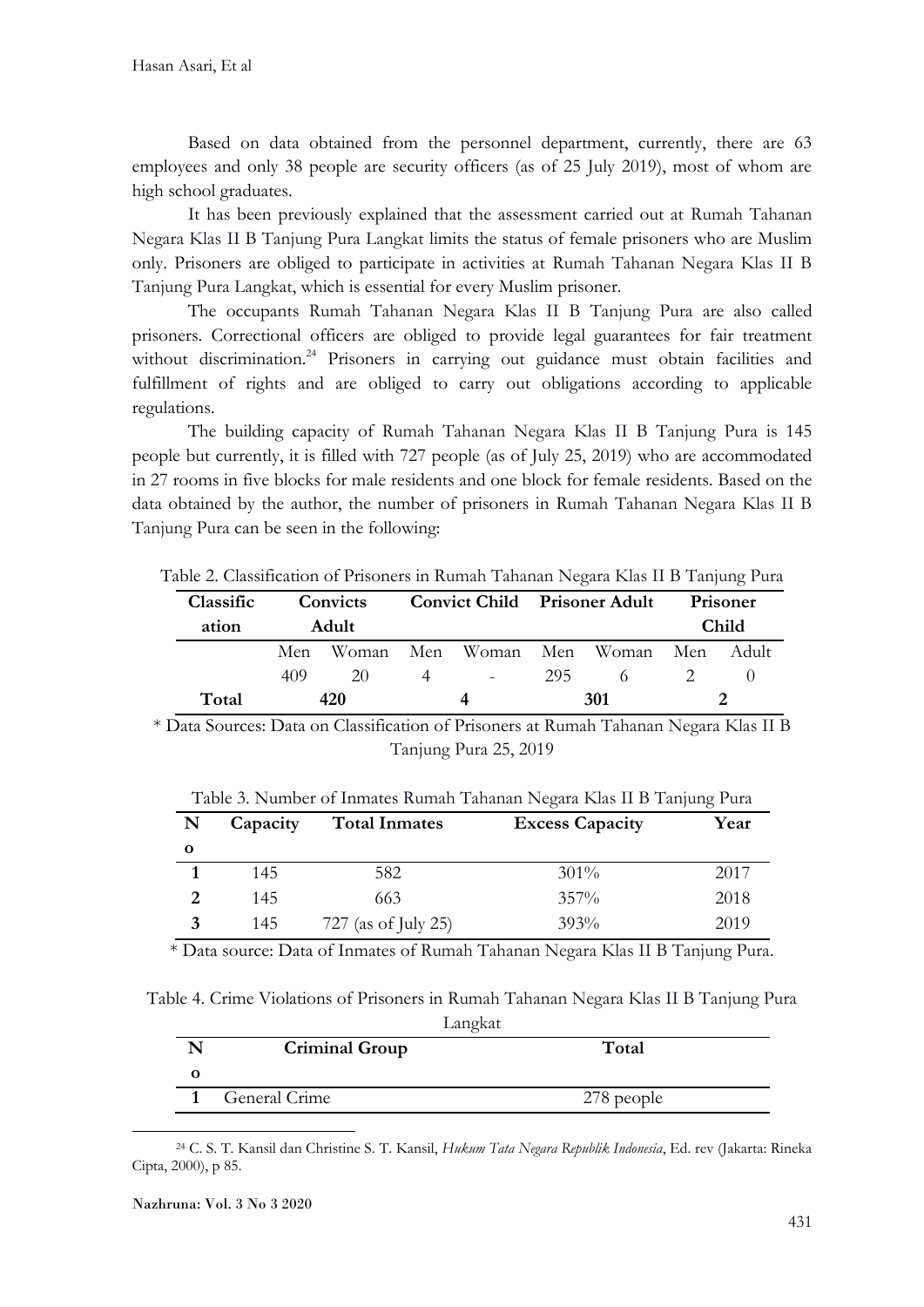| 2 Drugs      | 444 people |
|--------------|------------|
| 3 Corruption | 5 people   |
| Total        | 727 people |

\* Data Source: Data on Crime Violations of Prisoners in Rumah Tahanan Negara Klas II B Tanjung Pura

Currently, functional religious extension agents are faced with a rapidly changing social condition that leads to a functional society, a technological society, a scientific society, and an open society. Thus, every functional religious extension worker needs to continuously improve his knowledge, insight, and self-development, and also need to understand the vision of the religious extension agent and optimally master the material of religious extension itself and its delivery techniques.<sup>25</sup>

Extension or ustaz or ustazah of non-formal Islamic education for prisoners at Rumah Tahanan Negara Klas II B Tanjung Pura Langkat originated in the collaboration of Kementerian Agama Kabupaten Langkat with 9 extension personnel, with details of 4 male and 5 female extension officers.

| Table 9. Religious Counseling Data |                             |                              |  |
|------------------------------------|-----------------------------|------------------------------|--|
| N <sub>0</sub>                     | Name                        | <b>Activities</b>            |  |
| $\mathbf{1}$                       | Salmilawati Hasanah, S.Pd.I | Islamic Religious Counseling |  |
| 2                                  | Fitri Khairiah, S.Pd.I      | Islamic Religion Counseling  |  |
| 3                                  | Syair Nursiah, S.Pd.I       | Islamic Religion Counseling  |  |
| 4                                  | Ali Imran, S.Ag             | Islamic Religion Counseling  |  |
| 5.                                 | Muhammad Duha, S.Pd.I       | Islamic Religion Counseling  |  |
| 6                                  | Adam Asli Syariat, S.H.I    | Islamic Religion Counseling  |  |
| 7                                  | Agus Saat, S.Pd.I           | Islamic Religion Counseling  |  |
| 8                                  | Herawati, S. Sy             | Islamic Religion Counseling  |  |
| 9                                  | Sri Wahyuni, S.Pd.I         | Islamic Religion Counseling  |  |

Table 5. Religious Counseling Data

\* Data Source: Islamic Religious Counseling Kementerian Agama Kabupaten Langkat

In general, the management of non-formal Islamic education for female prisoners at Rumah Tahanan Negara Klas II B Tanjung Pura Langkat has collaborated with religious counselors from Kementerian Agama Kabupaten Langkat. As stated in Law Number 12 of 1995 concerning Corrections. Regarding correctional directives, it is a part that leads to the limit of the method of guiding prisoners based on the perspective of life to implement a commitment between the supervisor and the fostered as well as the social environment for the quality of prisoners to become better, pious, faithful and responsible people to themselves, their families and the environment. socialize so that one day they can optimize themselves into the community as a social being who is free to socialize.

 $\overline{\phantom{a}}$ 

<sup>25</sup> Muchlis, "Peran Penyuluh Agama Islam Fungsional dalam Melakukan Pembinaan terhadap Narapidana di Rumah Tahanan Kelas II-B Kabupaten Bangkalan (Perspektif Komunikasi Sosial dan Agama)," *Dirasah : Jurnal Studi Ilmu dan Manajemen Pendidikan Islam* 3, no. 2 (8 Agustus 2020): p 15, https://doi.org/10.29062/dirasah.v3i2.123.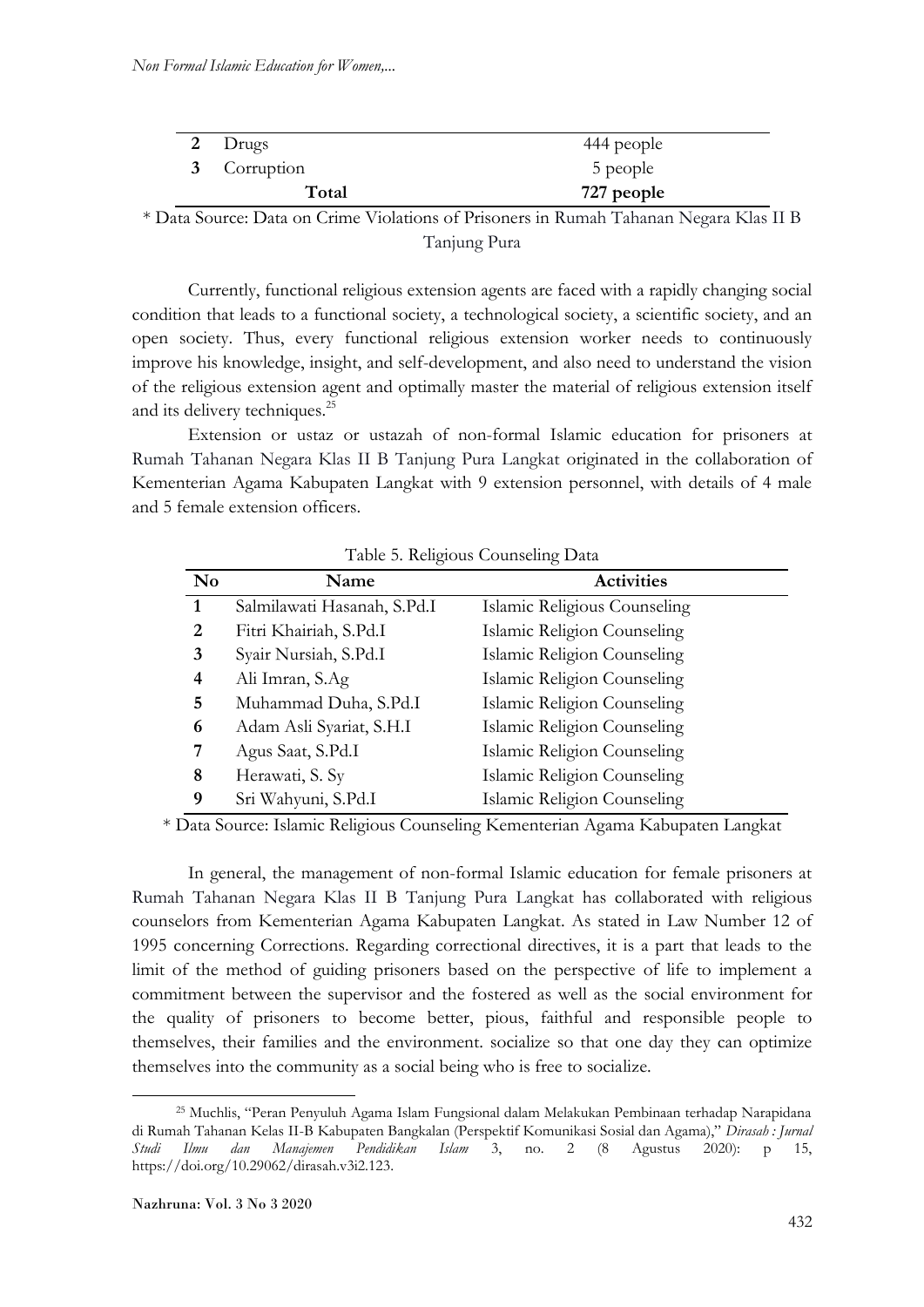Implementing the management of Islamic education at Rumah Tahanan Negara Klas II B Tanjung Pura by applying management functions, namely: Planning, Organizing, Implementing, and Supervision.

Non-formal Islamic planning in Rumah Tahanan Negara Klas II B Tanjung Pura. In the implementation of Islamic education in Rumah Tahanan Negara must have a plan. Several aspects of planning are related to the implementation of learning.

From the researcher interview with Kepala Rumah Tahanan Negara Tanjung Pura, Mr. Parlindungan Siregar, that:

The management of Islamic education at Rumah Tahanan Negara Tanjung Pura is based on law No. 12 of 1995 concerning Corrections, but with a variety of problems that are committed by prisoners, because of that the most important effort to implement Islamic education for prisoners is to make a program plan with existing provisions in Rumah Tahanan Negara with part of the existing subsection order. And collaborate with third parties. All this is done so that the process of Islamic education for prisoners runs smoothly and successfully.<sup>26</sup>

The same thing was conveyed by Mr. Iriadi, Kasubsi Pelayanan Tahanan Rumah Tahanan Negara Klas II B Tanjung Pura Langkat in the management of Islamic education as follows:

In the management of Islamic education at Rumah Tahanan Negara Tanjung Pura, we plan, for example, we design an Islamic education program for female prisoners by scheduling religious activities, prayer schedules for five times, Friday sermons, and tausiyah with the material we have determined. In this plan, it collaborates with Kementerian Agama to deliver religious tausiyah which is carried out once every 2 weeks every Thursday. Islamic education is very much needed by prisoners, therefore we, Rumah Tahanan Negara collaborate with the Kementerian Agama in fostering prisoners whose management and implementation still have many shortcomings due to limited personnel and adequate facilities, even though we, Rumah Tahanan Negara have done Maximum efforts are made for the realization of Islamic religious education for prisoners and it is hoped that with this activity the prisoners are aware and do not commit criminal acts anymore.<sup>27</sup>

The guidance aims so that when the prisoner has completed his prison term, it is expected that he will not repeat his actions (crimes) and can live in a normal society and be able to participate in development (Halimah Puti,  $2014$ )<sup>28</sup> Guidance for prisoners is any effort or activity carried out by officers of the Class II B Yogyakarta Women's Prison through a correctional program that aims to grow, develop and increase the potential that exists in the

 $\overline{\phantom{a}}$ <sup>26</sup> Parlindungan Siregar, Head of Rumah Tahanan Negara Klas II B Tanjung Pura Langkat, interview, 13 Januari 2020.

<sup>27</sup> Iriadi, Kasubsi Pelayanan Tahanan Rumah Tahanan Negara Klas II B Tanjung Pura Langkat, interview, 15 Januari 2020, Rumah Tahanan Negara.

<sup>28</sup> Rina Saraswaty, Suprayitno, dan Salamiah Sari Dewi, "Pemberdayaan Napi Perempuan Di LP Tanjung Gusta Kecamatan Medan Helvetia, Medan, Sumatera Utara," *Randang Tana - Jurnal Pengabdian Masyarakat* 3, no. 3 (2020): p 143, https://doi.org/10.36928/jrt.v3i3.644.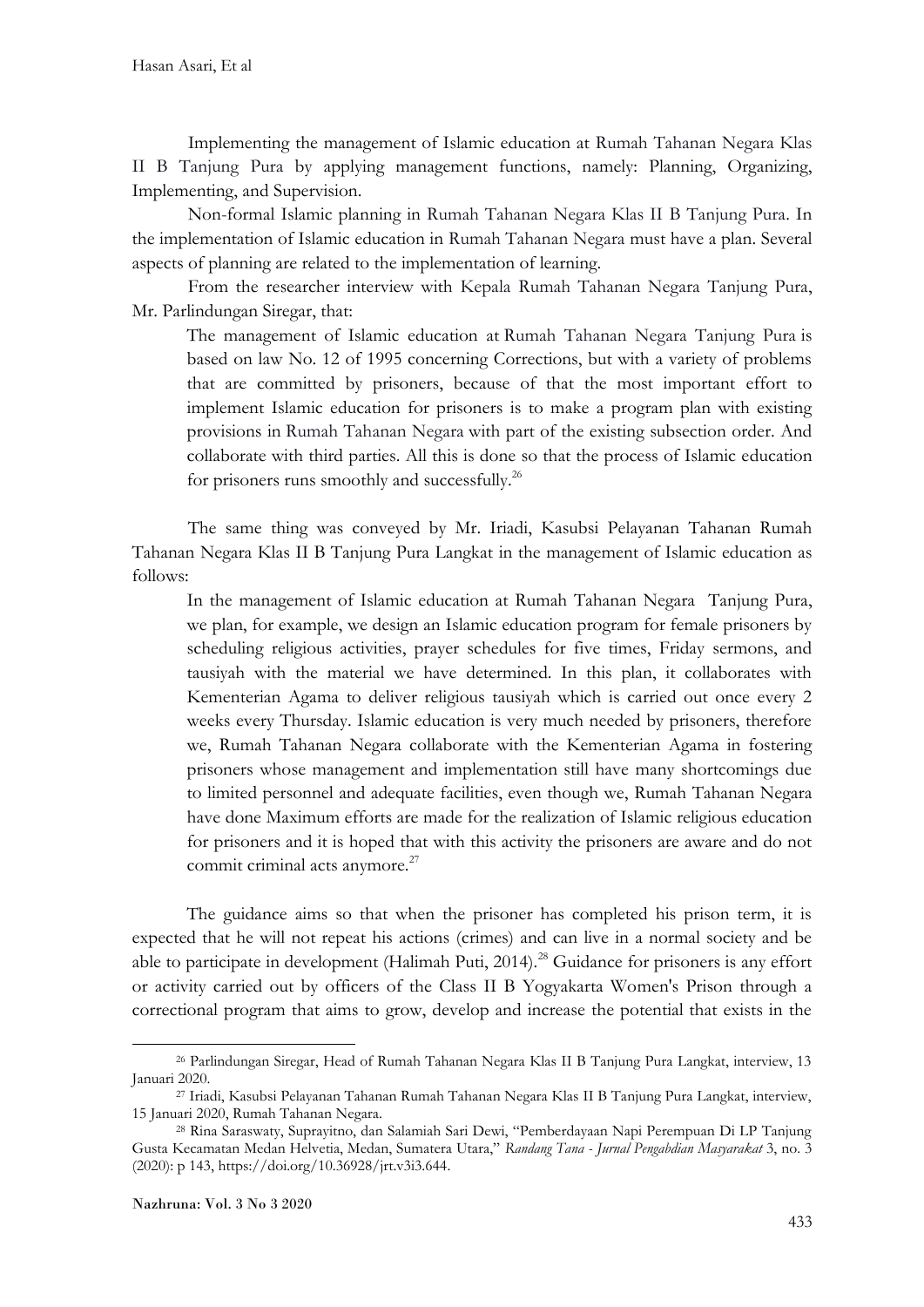Correctional Assistance Society. Guidance to increase the spirituality of prisoners is very important so that each individual can internalize the divine values that exist in the heart to reach a holy heart point (God spot). $^{29}$ 

The management of the penitentiary system for the assisted citizens strives for a program of guidance, education, care and guidance for prisoners who intend to improve the social and human rights of individuals with a social and state environment.

Law Number 12 of 1995 concerning Corrections: The religious education program is a structured and directed form. It is the right thing for prisoners in the criminal law period by filling in religious activities to change their behavior, improve the religious lifestyle manifested in the activities of prisoners in Rumah Tahanan Negara.

Prisoners have a low level of Islamic religious education, including formal education, informal education, and non-formal education with different family backgrounds and environments, making it one of the factors for them to violate the law.

Prisoners have different levels of faith and faith, which requires intensive and directed direction. This Islamic education has multifunctionality, firstly as an obligation as a Muslim and secondly as a form of treatment or personality therapist to change one's habits for the better in religion and society.<sup>30</sup>

The implementation of this education or religious guidance uses a variety of methods, both the tausyiah sermon or lecture methods, so that the educational goals of this coaching are planned and directed, there is a need for other programs so that they can achieve useful goals and objectives for prisoners.

A program that is planned and directed systematically requires an effective curriculum in its implementation, in its implementation through Direktorat Jenderal Pemasyarakatan has summarized the form of a model guide or curriculum for Islamic education in Lembaga Pemasyarakatan in the implementation of prison development which consists of Islamic education materials.

The material taught in the da'wah program, namely the eradication of illiteracy of the Qur'an, group dynamics and leadership, introduction to Islamic religious knowledge, morals, fiqh, the history of Islamic culture. In managing the da'wah program for female prisoners, Rumah Tahanan Negara collaborates with the Kementerian Agama. This da'wah program is held every two weeks on Thursdays from 10:00 a.m. to 12:00 p.m. With the development of schedules and scheduling of Islamic education based on the Koran and Hadith.

The organization of non-formal Islamic education for female prisoners at Rumah Tahanan Negara Klas II B Tanjung Pura Langkat was revealed through an interview with the Head Rumah Tahanan Negara Mr. Perlindungan Siregar, that:

This organization in Rumah Tahanan Negara is carried out by planning all work carried out to achieve organizational goals, carrying out organizational structures, providing workloads to activities that are reasonable and efficient, and estimating

<sup>29</sup> Yulia Khoerunnisa dan Muhammad Rosyid Ridla, "Strategi Peningkatan Spiritualitas Narapidana Di Lembaga Pemasyarakatan: Studi Pada Lapas Perempuan Kelas II B Yogyakarta," *Jurnal MD* 6, no. 1 (2020): p 75, https://doi.org/10.14421/jmd.2020.61-04.

<sup>30</sup> Direktorat Jenderal Pemasyarakatan Kementerian Kehakiman dan Hak Asasi Manusia RI, *Petunjuk Pelaksanaan Program Pendidikan Agama Islam Dengan Kurikulum Modul A bagi Narapidana Di Lembaga Pemasyarakatan dan Rumah Tahanan Negara* (Jakarta, 2001), p 5-6.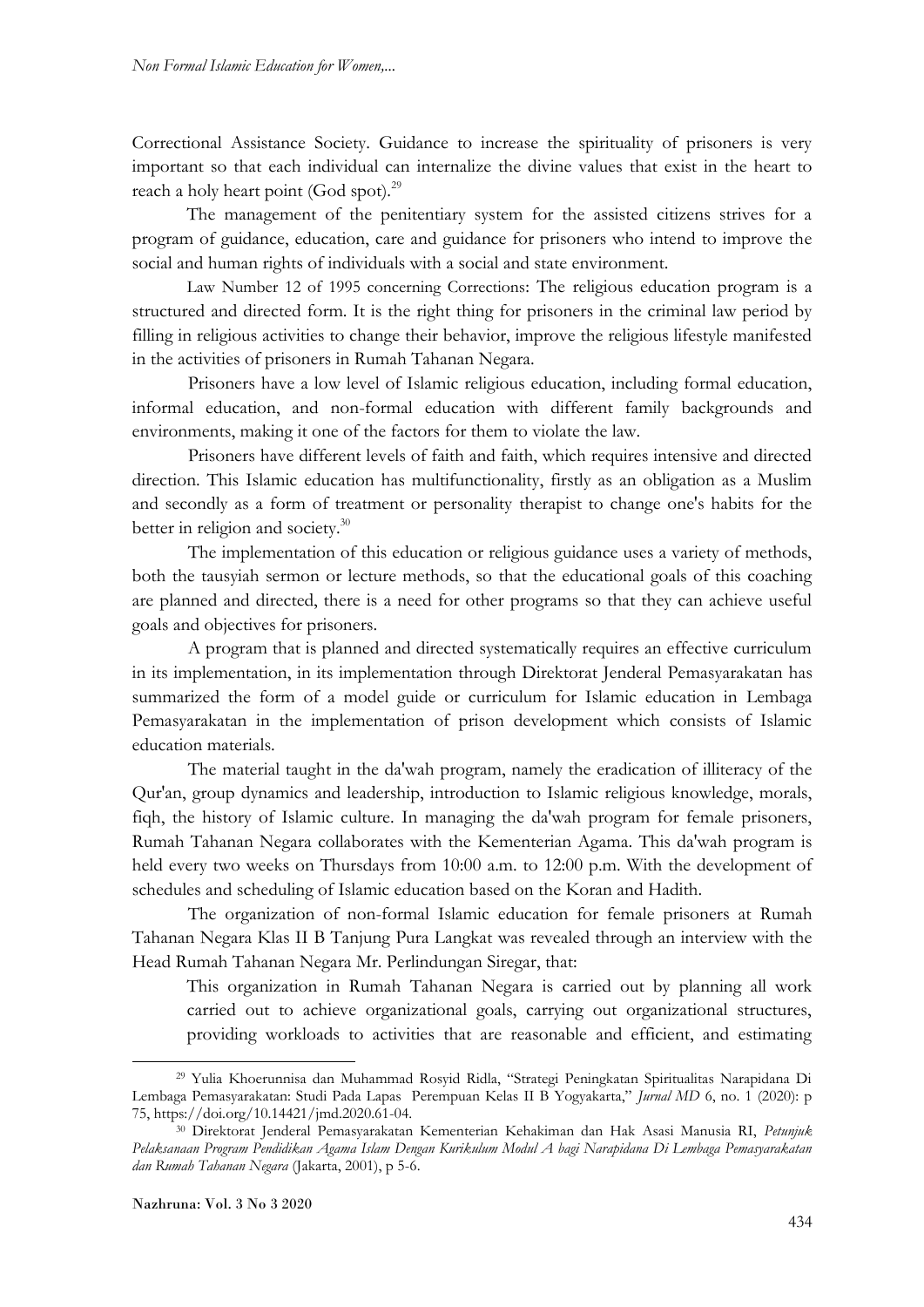whether it can be carried out by employees or groups, combining group work using logical and efficient, establishing mechanisms to coordinate group work with the team to create cooperation as well as checking the effectiveness of organized group work and deciding appropriate steps to optimize or improve work. The administrative subsection, service sub-section, security sub-section, management sub-section, carry out their respective work sections. If for the convicts themselves we make a grouping by Law Number 12 of 1995 concerning Corrections, which in the classification of prisoners in Rumah Tahanan Negara we classify based on the basis, age, sex, length of sentence imposed, type of crime, and criteria. By the needs and institutional arrangements, each adult cell / room will be separated from prisoners who are minors. But in non-formal Islamic education they are united. And for its implementation, the process of activities can only be differentiated if it includes material about reading or learning the Koran, prisoners who are fluent in reading the Koran will be combined with inmates who can read the Koran, but who are not fluent in reading the Koran or are still learning Iqra ', then with prisoners who same.<sup>31</sup>

Based on the interview the researcher above concludes about structured organizing in carrying out activities by what has been planned. From the organizational structure of Rumah Tahanan Negara which is in line with Law Number 12 of 1995 concerning Corrections to the grouping of prisoners based on the period of sentence and age and the grouping in Islamic education in Rumah Tahanan Negara which is arranged based on the level of proficiency in understanding Islamic education material.

Implementation of non-formal Islamic education at Rumah Tahanan Negara Klas II B Tanjung Pura. Rumah Tahanan Negara are places where people who commit crimes that are heterogeneous in nature, both from the background of the case, education, religion, age, and social status in the community. Prisoners, who are often referred to as inmates, of course, need the values of Islamic education to reshape the prisoners' mental, moral, and spiritual life.

This stage is a series of activities by officers or individuals in carrying out spiritual activities to provide news about the norms established and compiled by Rumah Tahanan Negara. The implementation of non-formal Islamic education at Rumah Tahanan Negara Klas II B Tanjung Pura aims to improve bad prisoners into good ones so that prisoners can create good personalities in responding to the problems at hand.

In the series of implementation of Islamic education activities, it was explained by the Head Rumah Tahanan Negara Mr. Perlindungan Siregar, that:

The implementation of Islamic education in the State Detention Center is still based on Law Number 12 of 1995 concerning Corrections, with the aim that the prisoners here can realize the mistakes they have made, change their behavior, and are reluctant to commit crimes again, and later when the prisoners get out of prison can mingle with the community.<sup>32</sup>

The same thing was conveyed by Mr. Iriadi, Kasubsi Pelayanan Tahanan:

<sup>31</sup> Siregar, Head of Rumah Tahanan Negara Klas II B Tanjung Pura Langkat.

<sup>32</sup> Siregar.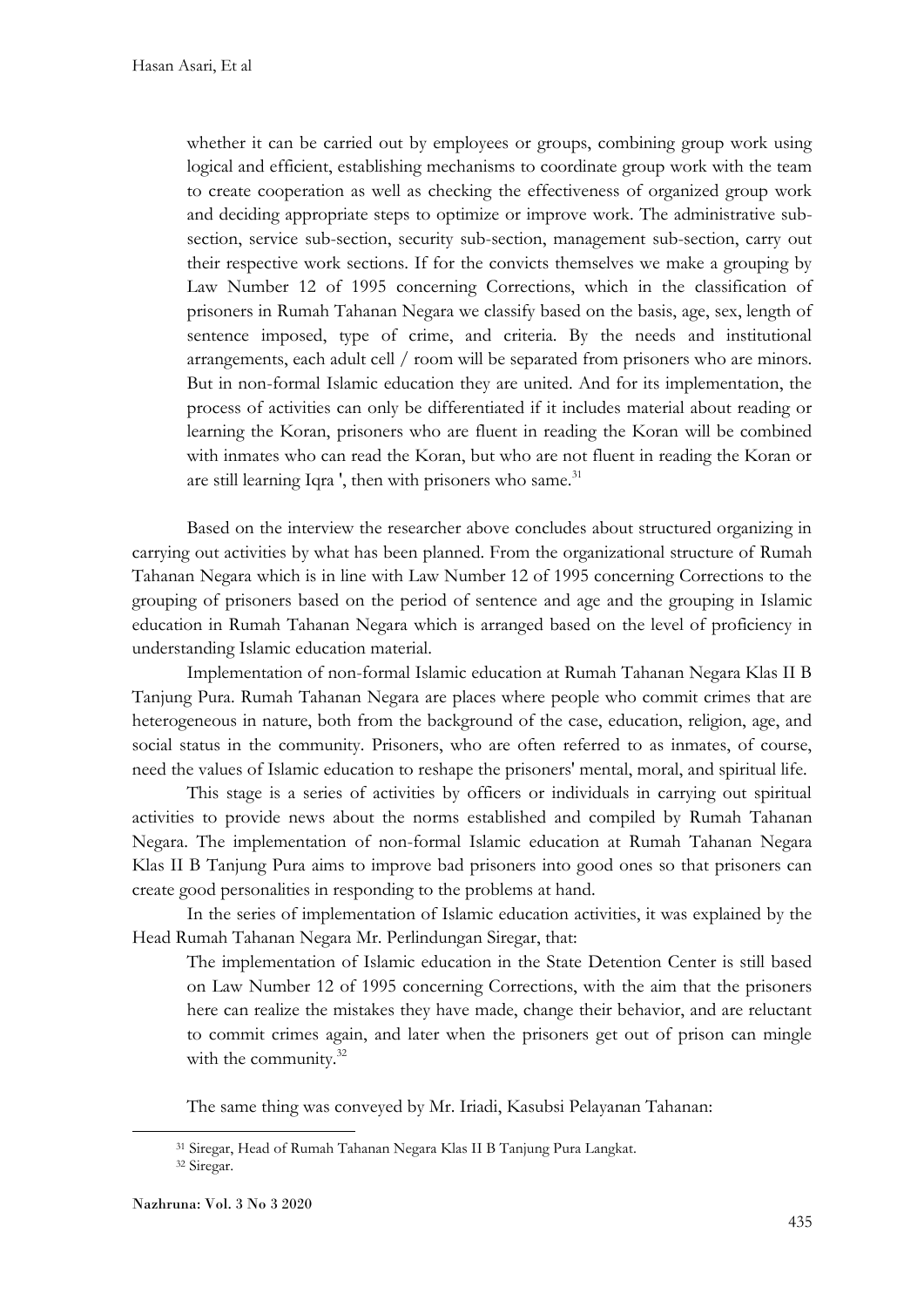In the implementation of Islamic education in this Rumah Tahanan Negara it is carried out every two weeks or half a month, starting from 10: 00-12: 00 noon, which is located on the 2nd floor of the building in Rumah Tahanan Negara, for special education activities for women, if for male prisoners we place them in the mosque Rumah Tahanan Negara because the number of male prisoners is more, and held every Friday as well as Friday prayers.<sup>33</sup>

Regarding the use of methods in the implementation of Islamic education in Rumah Tahanan Negara another expression from the coach or ustaz/ustazah:

In the implementation of non-formal Islamic education, which is implemented in Rumah Tahanan Negara, it is carried out every two weeks, starting at 10:00 am and ending at noon. In practice, we deliver material according to the existing curriculum. And it is not uncommon for us to develop existing materials, seeing from the prisoners' needs regarding Islam. And by using the lecture method, depending on the material presented. Meanwhile, we also use the group method when the material is about studying Iqra 'or the Koran. With the hope that they can understand the material well and can apply it in their future lives.<sup>34</sup>

The results of the interview above can the researchers conclude that the implementation of Islamic education at Rumah Tahanan Negara Klas II B Tanjung Pura Langkat is carried out within 2 weeks or half a month. Starting from 10.00-12.00 noon. With the existing material and in its delivery, the religious extension team developed the material according to the Qur'an and hadith. According to researchers, the implementation of Islamic education at Rumah Tahanan Negara Klas II B Tanjung Pura is an officer's concern for the prisoner's spirituality so that they are always decorated or nurtured and their tauhid by implementing Islamic education can be istiqomah (continuously) doing good things.

Supervision can be interpreted as a form of monitoring of activity to ensure that all activities can run as planned, as well as correcting and correcting if irregularities are found that will interfere with the achievement of goals.

The basis for supervision in Rumah Tahanan Negara is stated in the Decree of Keputusan Menteri Kehakiman Nomor. M.01.PR.07.03 the Year 1985 concerning the organization and work procedure of Rumah Tahanan Negara, which regulates two forms of supervision, namely inherent supervision and functional supervision. Inherent supervision is carried out by the head of the organizational unit while functional supervision is carried out by Inspektorat Jenderal Departemen Hukum and HAM.

Regarding the definition of supervision, whoever has the function of supervising and how the supervision is carried out is contained in the Presidential Instruction of the Republic of Indonesia No. 15 of 1983 concerning Guidelines for Supervision Implementation. The inherent supervision carried out by Rumah Tahanan Negara is stated in the Decree of Menteri Kehakiman Number. M.01.PR.07.03 the Year 1986 article 62 declares that each head of an organizational unit is obliged to supervise his / her respective subordinates and if there is any

<sup>33</sup> Iriadi, Kasubsi Pelayanan Tahanan Rumah Tahanan Negara Klas II B Tanjung Pura Langkat.

<sup>34</sup> Syair Nursiah, Tanjung Pura Islamic Religion Conselor Team, interview, 16 Januari 2020.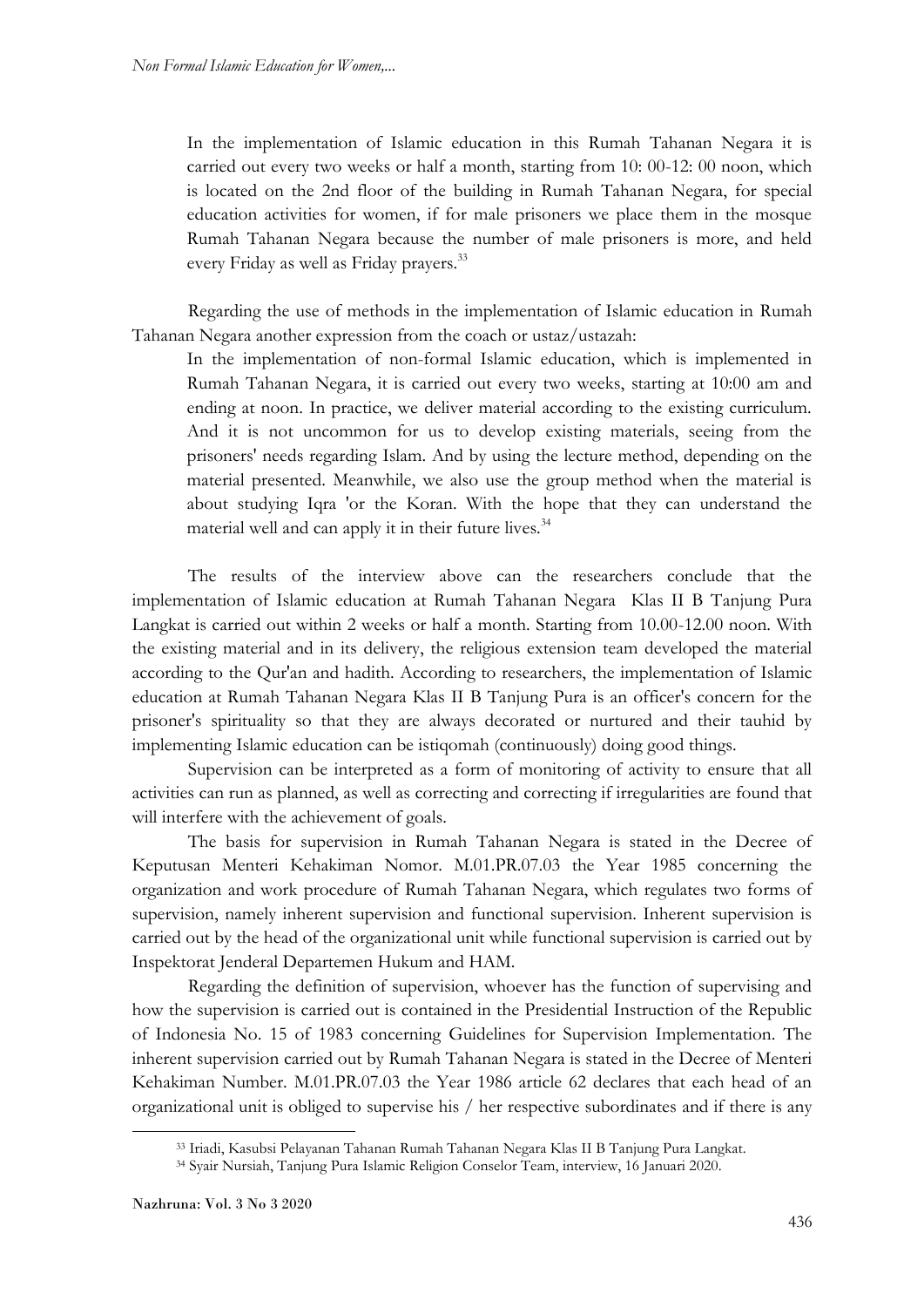deviation to take the necessary steps by the applicable regulations. Then article 65 for every report received by the leadership from subordinates must be processed and used as material for further report preparation and to provide instructions to subordinates. Furthermore, the head of Rumah Tahanan Negara submits the report to the Head of the Regional Departmental Office Article 66.

Through an interview with the Head of Rumah Tahanan Negara Mr. Parlindungan Siregar, the supervision of non-formal Islamic education in Rumah Tahanan Negara is carried out as follows:

As the Head of Rumah Tahanan Negara here, I am responsible for any programmed activity, including non-formal Islamic education activities, usually the supervision that I carry out by examining activities, such as signing the absences of prisoners who participate in recitation in this Rumah Tahanan Negara and every activity must not deviate from the stipulated law. We will direct or instruct our employees to supervise activities by monitoring the progress of activities. And the way of monitoring at the entrance to Rumah Tahanan Negara has given identification, and after the recitation or guidance process we see whether the material presented is by the curriculum, and by the guidelines of the Qur'an and hadith. And from the results of the supervision of our employees, we will provide a letter of activity which is given the seal of Rumah Tahanan Negara, and usually we also provide a copy with counselors team of Kementerian Agama Kabupaten Langkat, as well as religious counselors, they also provide a copy of the topic of material submitted to prisoners to Rumah Tahanan Negara. The state is part of the cooperation to monitor and control each development activity in Rumah Tahanan Negara.<sup>35</sup>

The same thing was conveyed by Mr. Iriadi, Kasubsi Pelayanan Tahanan, that:

In the supervision of Islamic education activities, we do this by providing attendance for prisoners who take part in Islamic education recitation, and for the Ustaz/ustazah, every time they enter from our front door or guard the entrance to the prisoners will provide identification cards that are numbered and used and we record how many Ustaz/ustazah who come to give recitation, from this attendance we supervise every recitation activity that takes place.<sup>36</sup>

The results of the researcher interview with prisoner Mrs. Umi Kalsum who stated that:

In the material for reading and writing the Koran, we usually start by reading a few short chapters in the Koran, such as the easiest examples of surahs, Surah An-Nas, Al-Falaq, Al-Ikhlas, when they understand and can read them fluently. will add another letter, for example reading surah Al-Ma'un, after that, it will be continued by reading

<sup>35</sup> Siregar, Head of Rumah Tahanan Negara Klas II B Tanjung Pura Langkat.

<sup>36</sup> Iriadi, Kasubsi Pelayanan Tahanan Rumah Tahanan Negara Klas II B Tanjung Pura Langkat.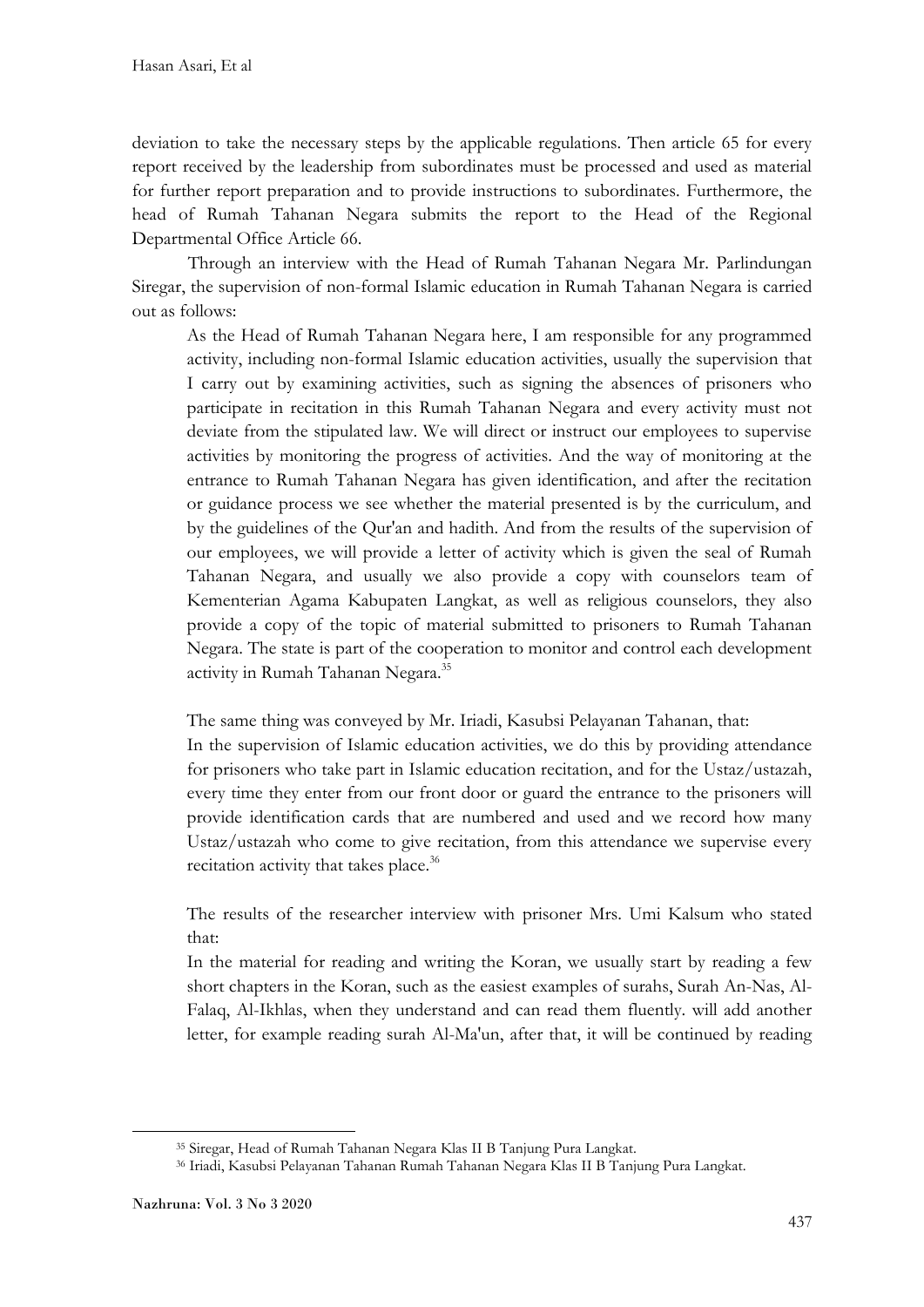the Koran, but for those of us who are not fluent in reading the Koran, we just use iqra' first, later we will be grouped with those who read Iqra' as well.<sup>37</sup>

This was confirmed by the ustazah Mrs. Syair Nursiah stated that:

For the reading and writing material of the Koran itself, we usually divide one hour for reading and the Koran and Iqra ', and the next hour we fill it with tausiyah relating to this week's theme or material, for example, halal and haram food, or about the verses of repentance.<sup>38</sup>

Group dynamics is a group consisting of two or more individuals who have a clear psychological relationship between members and one another and take place in a natural situation.<sup>39</sup>

In conveying the composition of material on the dynamics of this group, we are more directed towards advising prisoners in this Rumah Tahanan Negara, that each of us is a social creature wherever we are, whether inside or outside of prison we are social beings which means that we need people inside. our life. There is neither the strongest nor the weakest in Rumah Tahanan Negara, all of them must look after and help each other, if there is a problem, they do not have to pull their hair. All can be resolved with a good chat. This is what we convey to them, respecting each other's opinions or other people's advice even though that advice also comes from prisoners in Rumah Tahanan Negara here.<sup>40</sup>

In an interview with prisoner, Mrs. Raodah, she said that:

Tausiyah given by ustazah about the dynamics of this group, we were taught to help each other. Even though in one cell we were like brothers, in the other cell we still needed to adjust, because many heads were not the same willing. Just respect each other when there are disagreements and sometimes we also ask the ustaz for solutions to our problems, sometimes we are reconciled with the ustazah. The word ustazah does not need to be quarrelsome and angry so that he does not greet, in this Rumah Tahanan Negara our family knows best that we are not people outside Rumah Tahanan Negara, so we must help each other keep selfish things that can self-destruct, that was conveyed. ustazah to us.

Prisoner Mrs. Umi Kalsum stated that:

Cooperation and mutual respect for fellow residents of Rumah Tahanan Negara here are needed, especially since we are from various ethnicities and our respective habits. Sometimes trivial things get big and messy when you have this it shows its true nature, which is tough, selfish, wants to win alone. In my opinion, trivial matters should not

1

<sup>37</sup> Umi Kalsum, Prisoner Rumah Tahanan Negara Klas II B Tanjung Pura Langkat, interview, 14 Januari 2020.

<sup>38</sup> Nursiah, Tanjung Pura Islamic Religion Conselor Team.

<sup>39</sup> Slamet Santosa, *Dinamika Kelompok* (Jakarta: Bumi Aksara, 1992), p 5.

<sup>40</sup> Nursiah, Tanjung Pura Islamic Religion Conselor Team.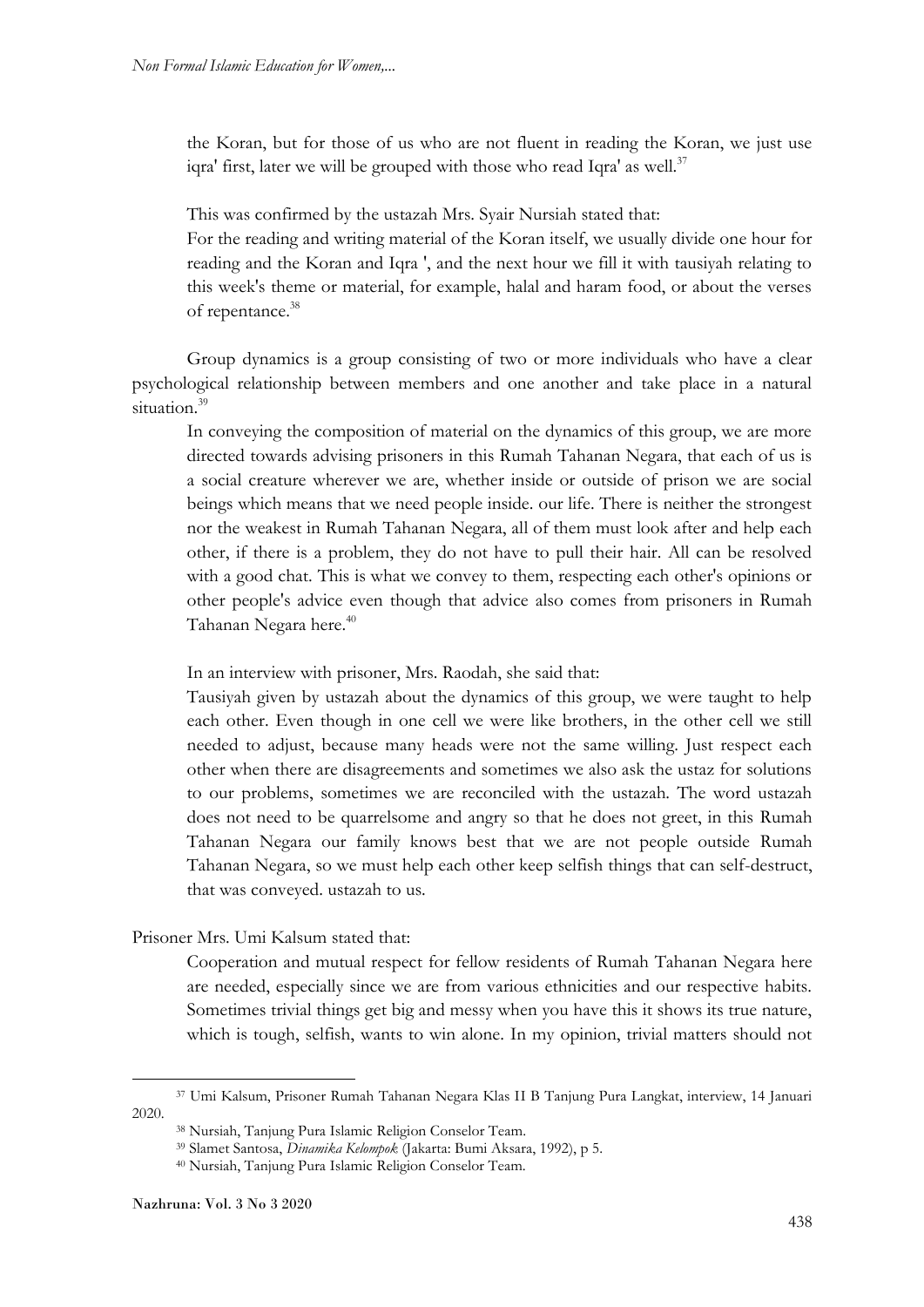be widened anywhere, it can still be resolved with a good chat. Because of the clothesline alone, sometimes you don't give a warning until we ask for help to finish with the ustazah. Ustazah that always reminds us that we are social beings, we can't live as much as we want, because we need the help of others, especially in Rumah Tahanan Negara, where we are far from family, so our neighbors to help each other and respect one another. said ustazah.<sup>41</sup>

It can be concluded by the researcher that the cultivation of cooperation and mutual assistance, mutual respect between prisoner is conveyed in the material of group dynamics to create normality among fellow residents of Rumah Tahanan Negara, because each of us is a social creature who always needs other people in our lives.

The importance of religion for human life was also felt by the prisoner Mrs. Sri Astuti, she stated that:

For us who are in this prison, religion is very important, where when everyone ridicules us, we are shunned by our families, children, even when we are vulnerable and sad, tausiyah from ustazah about religion for life we feel we have hope to surrender to Allah for the evil deeds we have done in the past. Allah would want to open the door of forgiveness for us again, our belief in Allah makes us continue to affirm our hope and ask us to be strong and patient in serving our sentence here.<sup>42</sup>

The results of the researcher interview with the prisoner Mrs. Hidayatul Husna stated that:

We always ask about tawhid material when our faith comes down with our condition in Rumah Tahanan Negara, which is nervous, fragile, we don't know where to hope and complain, so the material of tawhid explained by ustazah makes us human beings who have guidelines not to give up because of our actions. that we have done before, we believe that Allah's grace. broad and also broad forgiveness, that is what the ustazah always implanted in us.<sup>43</sup>

Providing tausiyah fiqh or shari'ah regarding the practices of muamalah and pillars of Islam with the aim that later the prisoners can know the law in Islam, the law of worship, the law of muamalah, how to do dhikr and pray, various kinds of halal and haram foods that get a good response from the inmates to add to the excitement in delivering the material.

As the results of the analysis and interviews with Mrs. Salmilawati as the Head of the Tanjung Pura Islamic Religion counselor Team, she stated:

Usually, if the material about Shari'ah or fiqh is very complex, the material given is sometimes not enough time to explain the questions posed by prisoners, ranging from individual and group problems in the rooms of Rumah Tahanan Negara to other fiqh

1

<sup>41</sup> Kalsum, Prisoner Rumah Tahanan Negara Klas II B Tanjung Pura Langkat.

<sup>42</sup> Sri Astuti, Prisoner Rumah Tahanan Negara Klas II B Tanjung Pura Langkat, interview, 14 Januari 2020.

<sup>43</sup> Hidayatul Husna, Prisoner Rumah Tahanan Negara Klas II B Tanjung Pura Langkat, interview, 12 September 2019.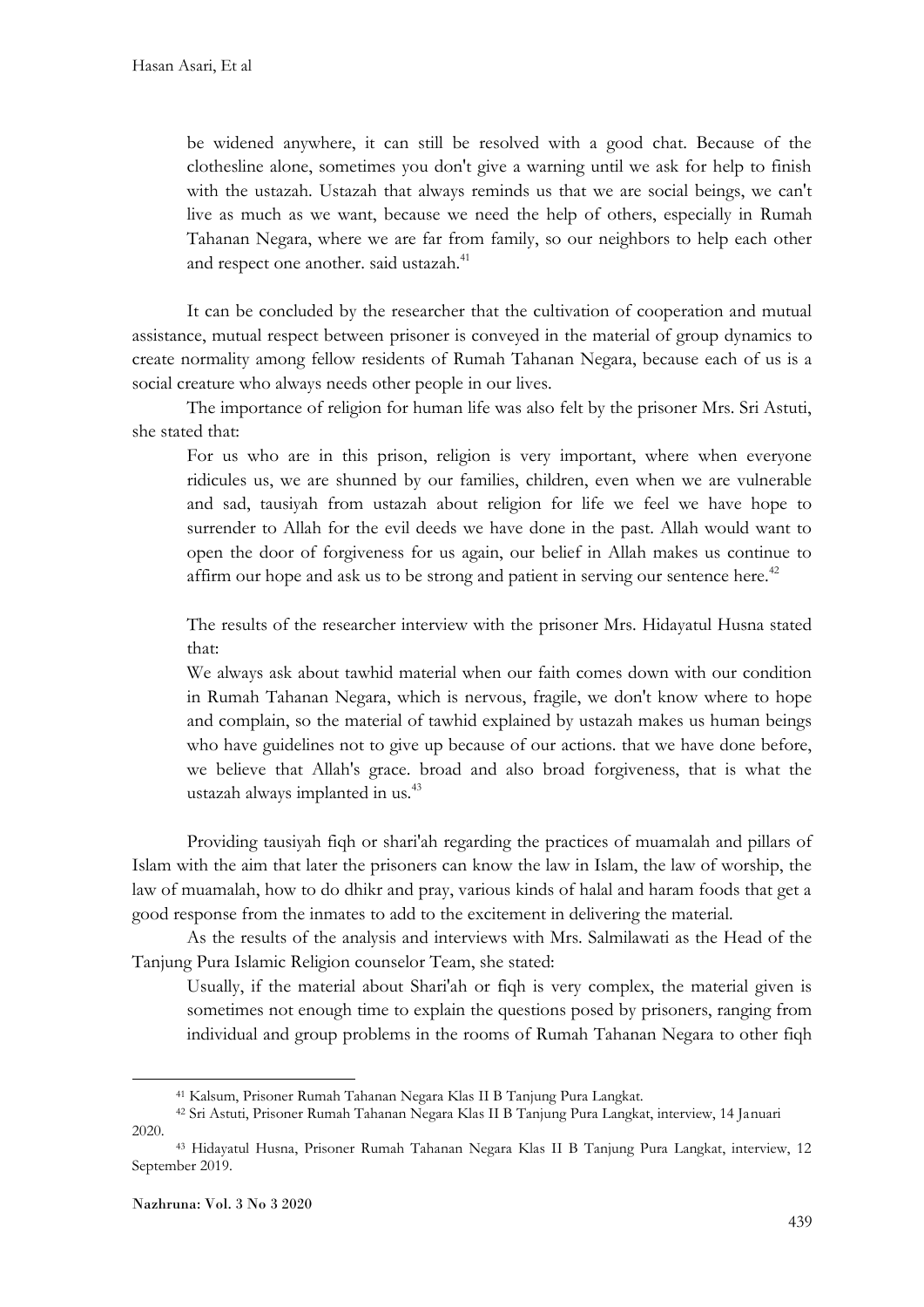laws, such as methods. mandatory bathing until the intention of fasting the sunnah on Monday and Thursday and the ways to obtain halal and haram food.<sup>44</sup>

Understanding the material about morals in its implementation teaches inmates to be good at listening to tausiyah by ustazah well. Material about morals is also applied in prisoners about the manners of reading the Koran, how to read the Koran, together with other inmates to deepen their reading of the Koran. Prisoner Mrs. Hidayatul Husna said:

Valuable lessons learned from Islamic morals, including teaching to do good to oneself, the environment, and mutual respect among friends. Can be grateful for the blessings that Allah has given.<sup>45</sup>

Providing tausiyah about the History of Islamic Culture to inmates aims to provide religious knowledge about the story of the Apostles, the companions of the Prophet Muhammad. who belong to khulafaur rashidin, the priests of the mazhab, and the repentance of other friends. Tausiyah with this material gives new knowledge to inmates that the life of a Prophet also goes through very difficult times in the path of truth, especially friends and other pious people all go through difficult times in living the truth.

The success of the implementation of non-formal Islamic education at Rumah Tahanan Negara Klas II B Tanjung Pura Langkat certainly has supporting factors, namely:

There is cooperation from various parties. The cooperation in question is a collaboration that is continuously established in the State Detention Center with the Ministry of Religion of Langkat Regency which assigns its employees to take part in the process of fostering both prisoners and detainees, to officers who always provide supervision during the implementation of Islamic education.

Attitude of prisoners. During their detention period, the prisoners showed a good attitude, this was also reflected when the extension team or ustadzah came to Rumah Tahanan Negara to give tausiyah. From the results of the researcher's analysis, the enthusiasm of the prisoners was very visible when he saw the ustazah entering the study room on the second floor of Rumah Tahanan Negara which is on the north left side of Block F, from under their room at Rumah Tahanan Negara while saying: "Umi today we pay, let's get ready for a moment ". Even so, the enthusiastic attitude of the prisoners in learning religion is no less enthusiastic, even most of them feel that time flies so quickly.

Facilities. Carrying out non-formal Islamic education activities at Rumah Tahanan Negara Klas II B Tanjung Pura. One of the supporting factors is the existence of facilities and facilities provided by Rumah Tahanan Negara for this activity, such as a mosque and a place to study on the 2nd floor of Rumah Tahanan Negara. tables and chairs and a fan on the wall in the right corner of the wall of Rumah Tahanan Negara, but several other inadequate facilities and infrastructure, such as the absence of a blackboard, chalk/markers, reading books in the library are also incomplete and inadequate, books are not yet available writing

 $\overline{\phantom{a}}$ 

<sup>44</sup> Salmilawati Hasanah, The Head of The Tanjung Pura Islamic Religion Counselor Team, interview, 9 Oktober 2019.

<sup>45</sup> Husna, Prisoner Rumah Tahanan Negara Klas II B Tanjung Pura Langkat.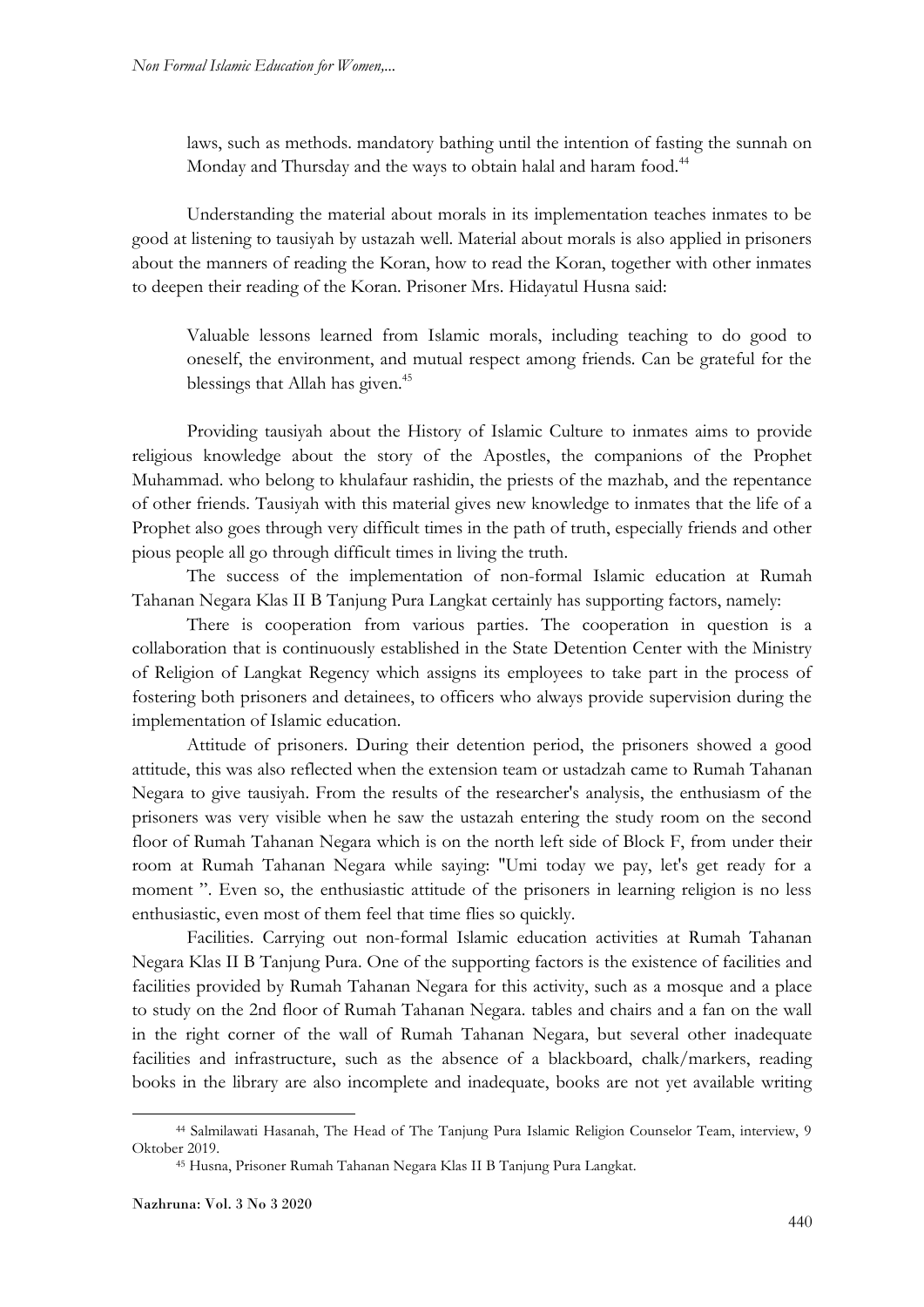and other writing instruments for prisoners when studying Islam at the Langkat Rumah Tahanan Negara.

The majority of residents of Rumah Tahanan Negara are Muslim. Another thing that supports the implementation of this non-formal Islamic education, most of the prisoners, both male, and female, are Muslim. This is what motivates us to collaborate with Kementerian Agama Islam Kabupaten Langkat to carry out religious guidance with the aim that prisoners can change their behavior and not repeat acts that violate criminal law.

#### **CONCLUSION**

Islamic religious education is not only implemented in school institutions in Rumah Tahanan Negara, education for prisoners has also been implemented, aimed at restoring the prisoner's understanding of the crimes they have committed. Islamic religious education taught to prisoners is guided by the Koran and Hadith.

The implementation of Islamic Religious Education has the aim of improving the quality of the assisted citizens so that they become fully human, pious, healthy, and responsible to themselves, their families, and society, so that they can integrate themselves into society, can again play a role as members of society who are free and responsible. $46$ 

Based on Law Number 12 of 1995 concerning Corrections, article 14 points (a), (b), and (c), namely: Prisoners have the right: To Performing worship by religion or belief. Obtain good physical and spiritual care. Obtain education and teaching. With the existence of Islamic education, it's hoped that the prisoners will be able to convert and return to the right path and be strong in living their post-prison life.

In collaboration with Islamic religious extension workers from Kementerian Agama Islam Kabupaten Langkat, it also implements management functions, namely planning, organizing, implementing, and monitoring. The activity is scheduled once every two weeks in a month with material on the eradication of literacy in the Koran, group dynamics and leadership, introduction to Islam, morals, fiqh, and Islamic culture. The success obtained was a change in the behavior and attitude of the prisoners for the better. This is inseparable from the support and cooperation of various parties, the facilities that support the majority of female prisoners are Muslim.

## **REFERENCES**

Abdulsyani. *Sosiologi: Skematika, Teori Dan Terapan*. Jakarta: Bumi Aksara, 1994.

Apriyanti. Prisoner at Rumah Tahanan Negara Klas II B Tanjung Pura Langkat. Interview, 21 November 2019.

Arikunto, Suharsimi. *Manajemen Penelitian*. Jakarta: Rineka Cipta, 2009.

- Astuti, Sri. Prisoner Rumah Tahanan Negara Klas II B Tanjung Pura Langkat. Interview, 14 Januari 2020.
- Direktorat Jenderal Pemasyarakatan Kementerian Kehakiman dan Hak Asasi Manusia RI. *Petunjuk Pelaksanaan Program Pendidikan Agama Islam Dengan Kurikulum Modul A bagi Narapidana Di Lembaga Pemasyarakatan dan Rumah Tahanan Negara*. Jakarta, 2001.
- Emqi, Muhammad Fauzy. "Model Pembelajaran Pendidikan Agama Islam Dalam Pembinaan Mental Narapidana (Studi Multikasus di Lembaga Pemasyarakatan Kelas I Malang

<sup>46</sup> Hasbiyallah dan Asy-Syari, "Pelaksanaan Pendidikan Agama Islam Bagi Narapidana Kasus Korupsi," p 115.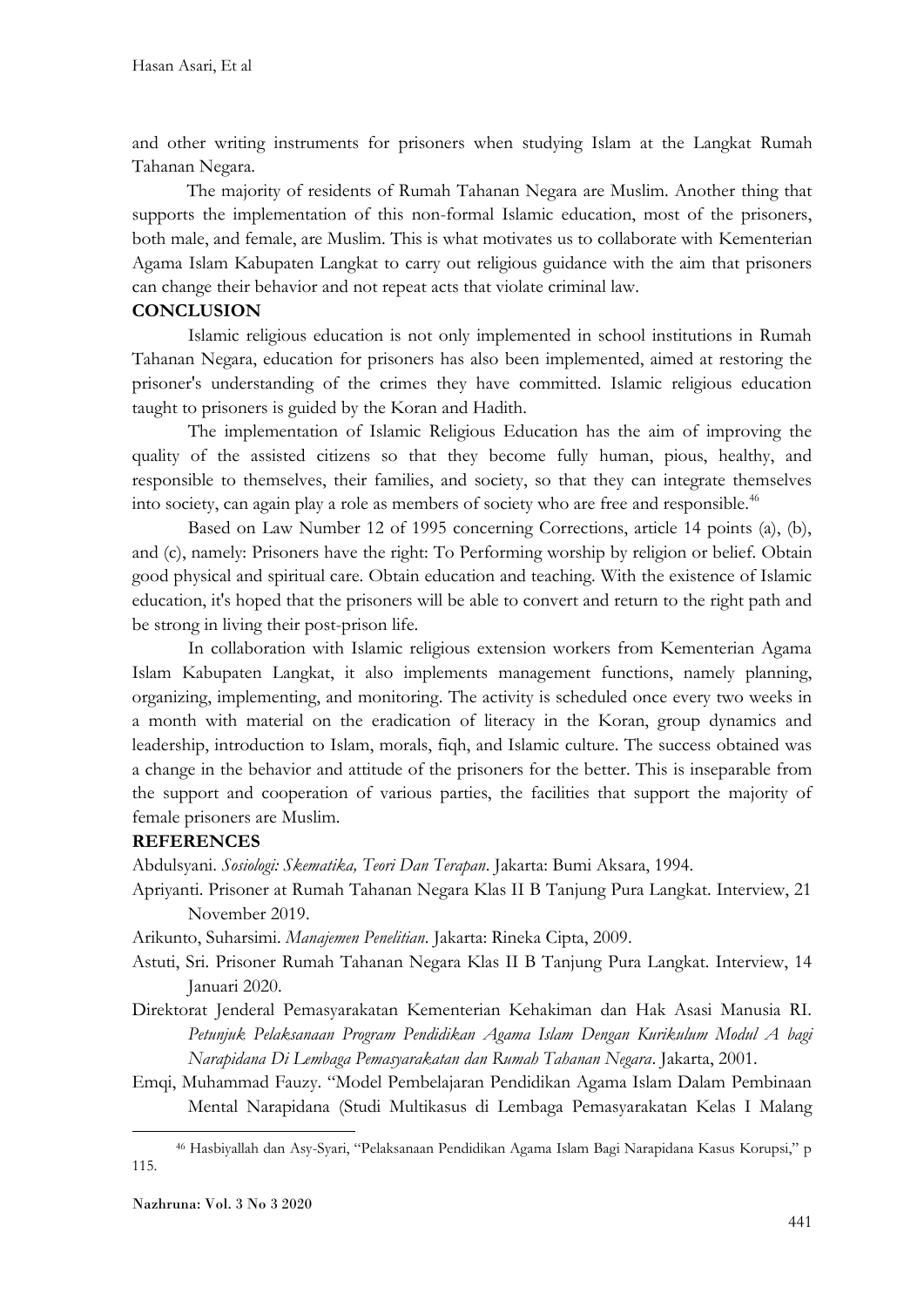Dan Lembaga Pemasyarakatan Wanita Kelas II-A Malang)." *J-PAI: Jurnal Pendidikan Agama Islam* 1, no. 1 (30 Desember 2014). https://doi.org/10.18860/jpai.v1i1.3359.

Fakih, Mansour. *Analisis Gender dan Transformasi Sosial*. Yogyakarta: Pustaka Pelajar, 2005.

- Fitri, Wanda. "Perempuan dan Perilaku Kriminalitas: Studi Kritis Peran Stigma Sosial Pada Kasus Residivis Perempuan." *Kafa`ah: Journal of Gender Studies* 7, no. 1 (22 Juni 2017): 67. https://doi.org/10.15548/jk.v7i1.155.
- Hasanah, Salmilawati. The Head of The Tanjung Pura Islamic Religion Counselor Team. Interview, 9 Oktober 2019.
- Hasbiyallah, Hasbiyallah, dan Siti Fadhilah Asy-Syari. "Pelaksanaan Pendidikan Agama Islam Bagi Narapidana Kasus Korupsi." *Atthulab: Islamic Religion Teaching and Learning Journal* 4, no. 1 (18 Februari 2019). https://doi.org/10.15575/ath.v4i1.2862.
- Heri, Totong. "Pembinaan Kesadaran Beragama Sebagai Upaya Peningkatan Pemahaman Agama Islam Di Lapas Kelas IIB Anak Wanita Tangerang." *Jurnal Pendidikan Islam* 10, no. 2 (30 November 2019): 142–55. https://doi.org/10.22236/jpi.v10i2.3966.
- Husna, Hidayatul. Prisoner Rumah Tahanan Negara Klas II B Tanjung Pura Langkat. Interview, 12 September 2019.
- Iriadi. Kasubsi Pelayanan Tahanan Rumah Tahanan Negara Klas II B Tanjung Pura Langkat. Interview, 15 Januari 2020. Rumah Tahanan Negara.
- Kalsum, Umi. Prisoner Rumah Tahanan Negara Klas II B Tanjung Pura Langkat. Interview, 14 Januari 2020.
- Kansil, C. S. T., dan Christine S. T. Kansil. *Hukum Tata Negara Republik Indonesia*. Ed. rev. Jakarta: Rineka Cipta, 2000.
- Kartono, Kartini. *Psikologi Wanita 1 : Mengenal Gadis Remaja & Wanita Dewasa*. Bandung: CV. Mandar Maju, 2019.
- Malihah, Noor, dan Agus Wijayanto. "Implementasi Kurikulum Pembinaan Pendidikan Agama Islam di Rumah Tahanan Negara Kelas IIB Salatiga." *INFERENSI: Jurnal Penelitian Sosial Keagamaan* 12, no. 2 (31 Januari 2019): 349–70. https://doi.org/10.18326/infsl3.v12i2.349-370.
- Meleong, Lexy J. *Metologi Penelitian Kualitatif*. Bandung: PT Remaja Rosdakarya, 1989.
- Muchlis. "Peran Penyuluh Agama Islam Fungsional dalam Melakukan Pembinaan terhadap Narapidana di Rumah Tahanan Kelas II-B Kabupaten Bangkalan(Perspektif Komunikasi Sosial dan Agama)." *Dirasah : Jurnal Studi Ilmu dan Manajemen Pendidikan Islam* 3, no. 2 (8 Agustus 2020): 12–32. https://doi.org/10.29062/dirasah.v3i2.123.

Muthahhari, Murtadha. *Hak-Hak Wanita Dalam Islam*. Jakarta: Lentera, 1997.

- Nursiah, Syair. Tanjung Pura Islamic Religion Conselor Team. Interview, 16 Januari 2020.
- Pelani, Herman, Bahaking Rama, dan Wahyuddin Naro. "Kegiatan Keagamaan Sebagai Pilar Perbaikan Perilaku Narapidana Di Lembaga Pemasyarakatan Wanita Kelas IIA Sungguminasa Gowa." *Jurnal Diskursus Islam* 6, no. 3 (24 Desember 2018): 444–58. https://doi.org/10.24252/jdi.v6i3.6545.
- Prastowo, Andi. *Metode Penelitian Kualitatif : Dalam Perspektif Rancangan Penilitian*. Yogyakarta: Ar-Ruzz Media, 2013.
- Rina Saraswaty, Suprayitno, dan Salamiah Sari Dewi. "Pemberdayaan Napi Perempuan Di LP Tanjung Gusta Kecamatan Medan Helvetia, Medan, Sumatera Utara." *Randang Tana -*